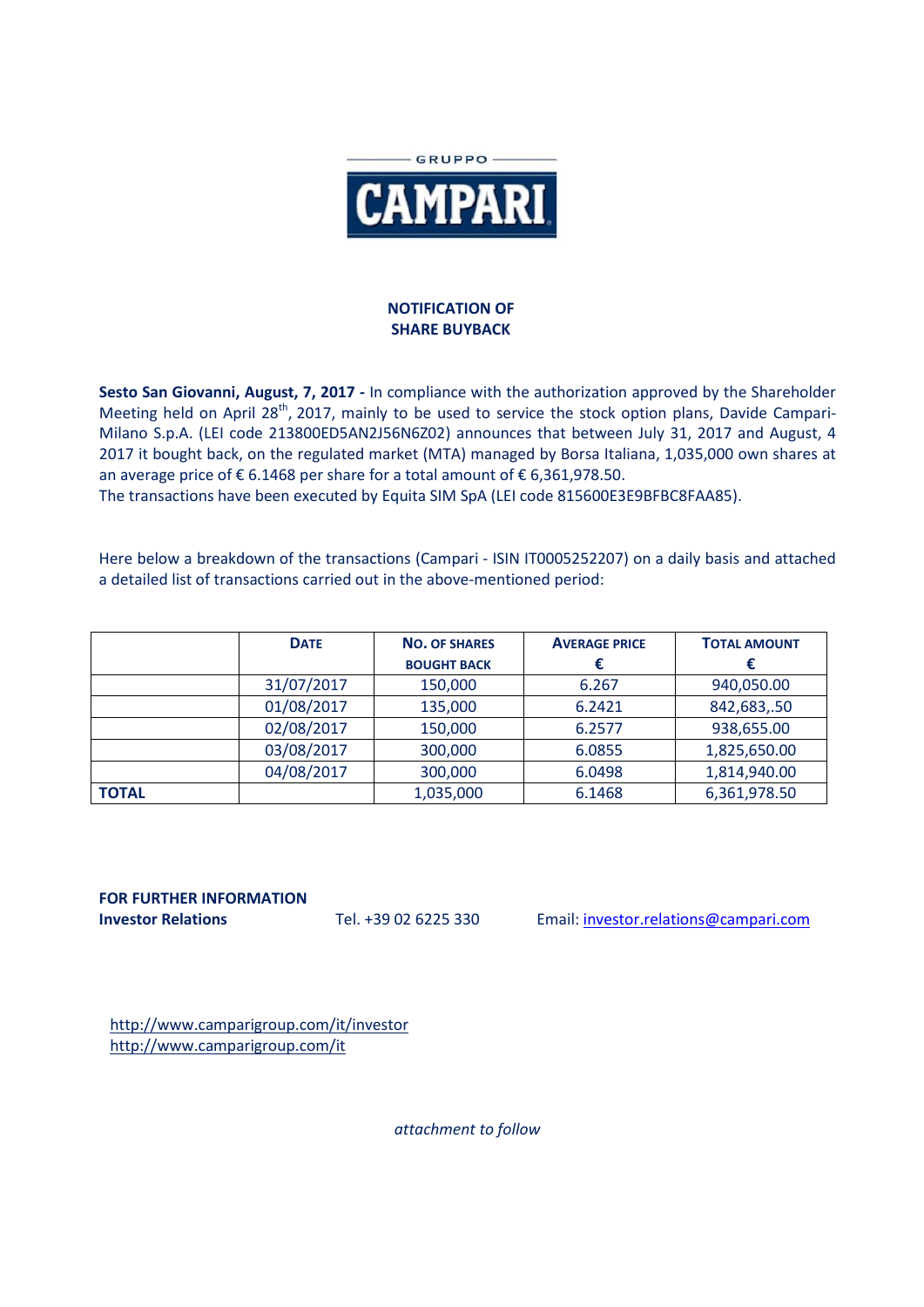| <b>DATE</b>  | <b>HOUR</b> | A/V          | <b>PRICE</b> | <b>NO. OF SHARES</b> |
|--------------|-------------|--------------|--------------|----------------------|
| 31 July 2017 | 9:05:34 AM  | A            | 6.22         | 1390                 |
| 31 July 2017 | 9:05:34 AM  | A            | 6.22         | 2213                 |
| 31 July 2017 | 9:05:34 AM  | A            | 6.22         | 1397                 |
| 31 July 2017 | 9:35:05 AM  | A            | 6.21         | 2974                 |
| 31 July 2017 | 9:35:05 AM  | A            | 6.21         | 1965                 |
| 31 July 2017 | 9:35:05 AM  | A            | 6.21         | 61                   |
| 31 July 2017 | 10:13:31 AM | A            | 6.24         | 6140                 |
| 31 July 2017 | 10:13:31 AM | A            | 6.24         | 860                  |
| 31 July 2017 | 10:28:35 AM | A            | 6.24         | 1887                 |
| 31 July 2017 | 10:28:35 AM | A            | 6.24         | 629                  |
| 31 July 2017 | 10:28:35 AM | A            | 6.24         | 484                  |
| 31 July 2017 | 10:29:17 AM | A            | 6.235        | 1383                 |
| 31 July 2017 | 10:29:50 AM | A            | 6.235        | 860                  |
| 31 July 2017 | 10:29:50 AM | A            | 6.235        | 2757                 |
| 31 July 2017 | 10:41:16 AM | A            | 6.22         | 257                  |
| 31 July 2017 | 10:41:17 AM | A            | 6.22         | 320                  |
| 31 July 2017 | 10:41:17 AM | A            | 6.22         | 320                  |
| 31 July 2017 | 10:41:17 AM | A            | 6.22         | 1387                 |
| 31 July 2017 | 10:41:40 AM | A            | 6.22         | 1032                 |
| 31 July 2017 | 10:41:45 AM | A            | 6.22         | 1684                 |
| 31 July 2017 | 11:09:22 AM | A            | 6.2          | 719                  |
| 31 July 2017 | 11:09:22 AM | A            | 6.2          | 26                   |
| 31 July 2017 | 11:09:22 AM | A            | 6.2          | 320                  |
| 31 July 2017 | 11:09:22 AM | A            | 6.2          | 2935                 |
| 31 July 2017 | 11:15:34 AM | A            | 6.195        | 1273                 |
| 31 July 2017 | 11:15:35 AM | A            | 6.195        | 2216                 |
| 31 July 2017 | 11:15:35 AM | A            | 6.195        | 511                  |
| 31 July 2017 | 1:56:57 PM  | A            | 6.285        | 506                  |
| 31 July 2017 | 2:03:15 PM  | A            | 6.285        | 4084                 |
| 31 July 2017 | 2:03:15 PM  | A            | 6.285        | 410                  |
| 31 July 2017 | 3:13:32 PM  | A            | 6.295        | 180                  |
| 31 July 2017 | 3:25:58 PM  | A            | 6.305        | 1052                 |
| 31 July 2017 | 3:30:17 PM  | A            | 6.305        | 4137                 |
| 31 July 2017 | 3:30:17 PM  | A            | 6.305        | 560                  |
| 31 July 2017 | 3:30:17 PM  | A            | 6.305        | 1114                 |
| 31 July 2017 | 3:30:17 PM  | A            | 6.305        | 500                  |
| 31 July 2017 | 3:30:17 PM  | A            | 6.305        | 637                  |
| 31 July 2017 | 3:33:45 PM  | A            | 6.3          | 1000                 |
| 31 July 2017 | 3:36:07 PM  | A            | 6.3          | 1845                 |
| 31 July 2017 | 3:37:04 PM  | A            | 6.3          | 1500                 |
| 31 July 2017 | 3:38:56 PM  | A            | 6.3          | 2500                 |
| 31 July 2017 | 3:39:20 PM  | $\mathsf{A}$ | 6.3          | 250                  |
| 31 July 2017 | 3:43:41 PM  | A            | 6.3          | 300                  |
| 31 July 2017 | 3:45:04 PM  | A            | 6.3          | 2605                 |
| 31 July 2017 | 3:54:10 PM  | A            | 6.295        | 2387                 |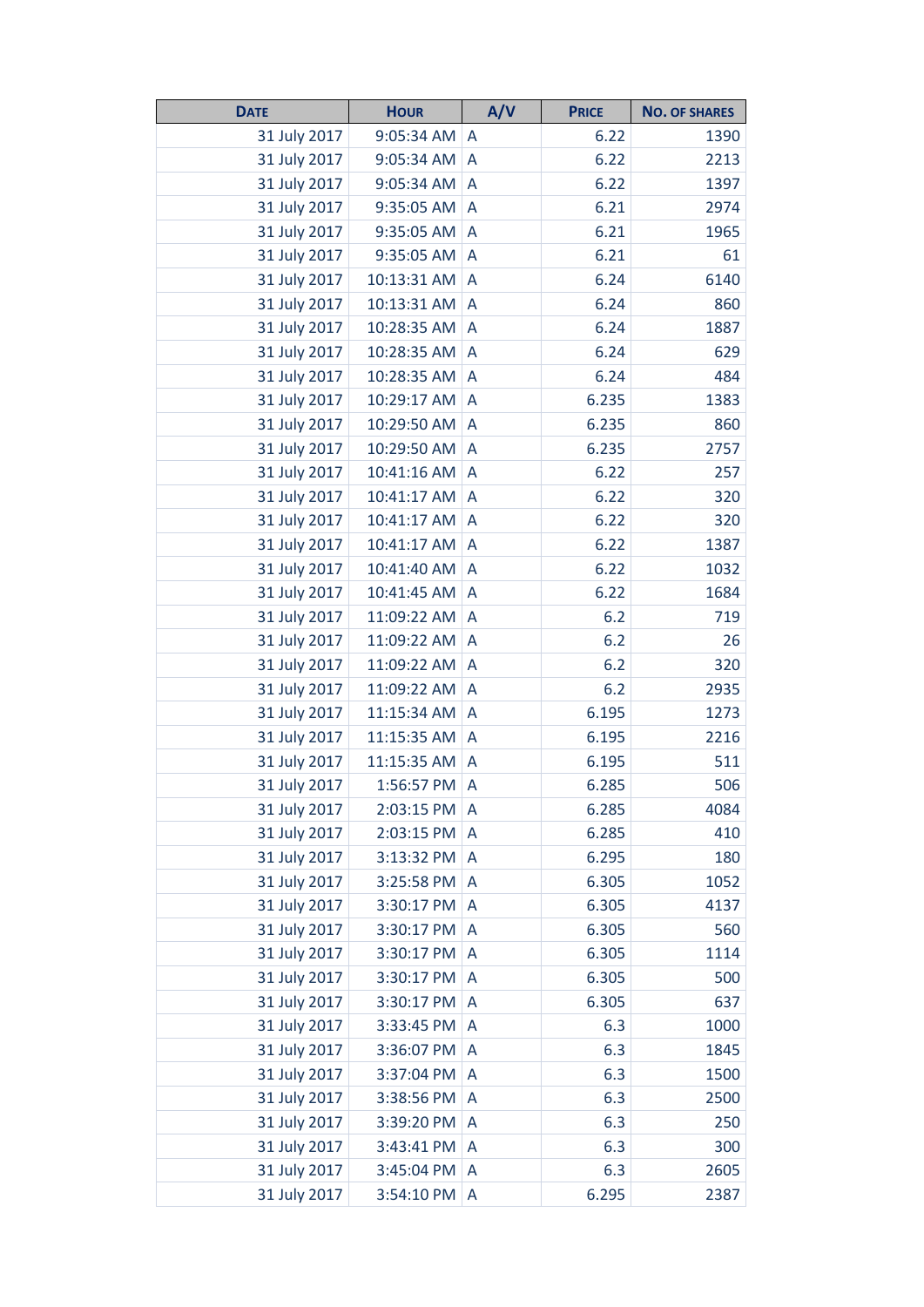| <b>DATE</b>  | <b>HOUR</b> | A/V            | <b>PRICE</b> | <b>NO. OF SHARES</b> |
|--------------|-------------|----------------|--------------|----------------------|
| 31 July 2017 | 4:01:24 PM  | A              | 6.3          | 1000                 |
| 31 July 2017 | 4:02:17 PM  | A              | 6.3          | 2305                 |
| 31 July 2017 | 4:02:17 PM  | A              | 6.3          | 1810                 |
| 31 July 2017 | 4:02:17 PM  | A              | 6.3          | 3885                 |
| 31 July 2017 | 4:04:10 PM  | A              | 6.295        | 320                  |
| 31 July 2017 | 4:04:10 PM  | A              | 6.295        | 994                  |
| 31 July 2017 | 4:04:10 PM  | A              | 6.295        | 960                  |
| 31 July 2017 | 4:04:10 PM  | A              | 6.295        | 1600                 |
| 31 July 2017 | 4:04:10 PM  | A              | 6.295        | 400                  |
| 31 July 2017 | 4:04:10 PM  | A              | 6.295        | 1159                 |
| 31 July 2017 | 4:12:43 PM  | A              | 6.295        | 165                  |
| 31 July 2017 | 4:12:43 PM  | A              | 6.295        | 525                  |
| 31 July 2017 | 4:12:43 PM  | A              | 6.295        | 1172                 |
| 31 July 2017 | 4:12:43 PM  | A              | 6.295        | 1300                 |
| 31 July 2017 | 4:12:43 PM  | A              | 6.295        | 638                  |
| 31 July 2017 | 4:12:43 PM  | A              | 6.295        | 1200                 |
| 31 July 2017 | 4:13:24 PM  | A              | 6.295        | 1657                 |
| 31 July 2017 | 4:13:24 PM  | A              | 6.295        | 1020                 |
| 31 July 2017 | 4:13:24 PM  | A              | 6.295        | 613                  |
| 31 July 2017 | 4:13:24 PM  | A              | 6.295        | 400                  |
| 31 July 2017 | 4:13:24 PM  | A              | 6.295        | 87                   |
| 31 July 2017 | 4:13:24 PM  | A              | 6.295        | 1223                 |
| 31 July 2017 | 4:15:05 PM  | $\overline{A}$ | 6.29         | 747                  |
| 31 July 2017 | 4:15:17 PM  | A              | 6.29         | 5353                 |
| 31 July 2017 | 4:15:17 PM  | A              | 6.29         | 900                  |
| 31 July 2017 | 4:20:21 PM  | A              | 6.285        | 3000                 |
| 31 July 2017 | 4:20:21 PM  | A              | 6.285        | 4000                 |
| 31 July 2017 | 4:22:37 PM  | A              | 6.275        | 4683                 |
| 31 July 2017 | 4:22:39 PM  | A              | 6.28         | 560                  |
| 31 July 2017 | 4:22:39 PM  | A              | 6.28         | 558                  |
| 31 July 2017 | 4:22:39 PM  | A              | 6.28         | 165                  |
| 31 July 2017 | 4:22:39 PM  | A              | 6.28         | 2046                 |
| 31 July 2017 | 4:22:39 PM  | A              | 6.28         | 1101                 |
| 31 July 2017 | 4:22:39 PM  | Α              | 6.28         | 570                  |
| 31 July 2017 | 4:25:45 PM  | A              | 6.275        | 103                  |
| 31 July 2017 | 4:25:45 PM  | A              | 6.275        | 2714                 |
| 31 July 2017 | 4:33:57 PM  | A              | 6.265        | 3                    |
| 31 July 2017 | 4:34:29 PM  | A              | 6.265        | 244                  |
| 31 July 2017 | 4:34:29 PM  | A              | 6.265        | 8253                 |
| 31 July 2017 | 4:35:25 PM  | A              | 6.255        | 1287                 |
| 31 July 2017 | 4:35:46 PM  | A              | 6.255        | 457                  |
| 31 July 2017 | 4:36:02 PM  | A              | 6.255        | 2700                 |
| 31 July 2017 | 4:36:02 PM  | A              | 6.255        | 904                  |
| 31 July 2017 | 4:36:02 PM  | A              | 6.255        | 1652                 |
| 31 July 2017 | 5:00:23 PM  | A              | 6.26         | 10000                |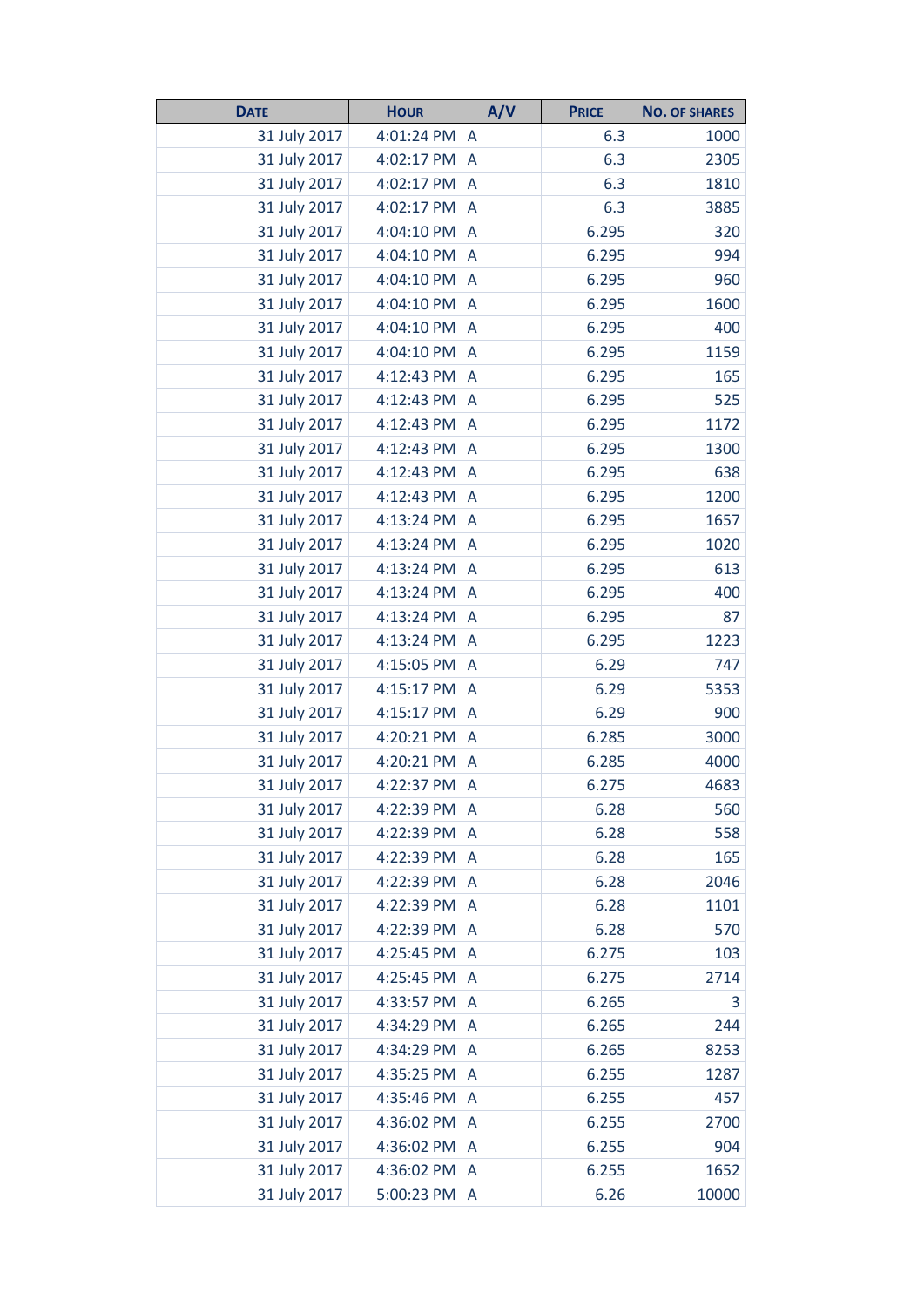| <b>DATE</b>    | <b>HOUR</b> | A/V | <b>PRICE</b> | <b>NO. OF SHARES</b> |
|----------------|-------------|-----|--------------|----------------------|
| 31 July 2017   | 5:20:17 PM  | A   | 6.265        | 1026                 |
| 31 July 2017   | 5:20:17 PM  | A   | 6.265        | 6448                 |
| 31 July 2017   | 5:20:17 PM  | A   | 6.265        | 242                  |
| 31 July 2017   | 5:20:17 PM  | A   | 6.265        | 284                  |
| 31 July 2017   | 5:25:11 PM  | A   | 6.26         | 320                  |
| 31 July 2017   | 5:25:11 PM  | A   | 6.26         | 274                  |
| 31 July 2017   | 5:25:11 PM  | A   | 6.26         | 560                  |
| 31 July 2017   | 5:25:11 PM  | A   | 6.26         | 320                  |
| 31 July 2017   | 5:25:11 PM  | A   | 6.26         | 400                  |
| 31 July 2017   | 5:26:14 PM  | A   | 6.26         | 126                  |
| 01 August 2017 | 9:15:12 AM  | A   | 6.235        | 926                  |
| 01 August 2017 | 9:15:12 AM  | A   | 6.235        | 4074                 |
| 01 August 2017 | 9:24:59 AM  | A   | 6.22         | 75                   |
| 01 August 2017 | 9:28:04 AM  | A   | 6.225        | 837                  |
| 01 August 2017 | 9:28:04 AM  | A   | 6.225        | 3496                 |
| 01 August 2017 | 9:28:04 AM  | A   | 6.225        | 667                  |
| 01 August 2017 | 9:29:31 AM  | A   | 6.22         | 1844                 |
| 01 August 2017 | 9:29:31 AM  | A   | 6.22         | 1000                 |
| 01 August 2017 | 9:29:31 AM  | A   | 6.22         | 1400                 |
| 01 August 2017 | 9:29:31 AM  | A   | 6.22         | 199                  |
| 01 August 2017 | 9:29:31 AM  | A   | 6.22         | 482                  |
| 01 August 2017 | 10:40:50 AM | A   | 6.23         | 510                  |
| 01 August 2017 | 10:40:50 AM | A   | 6.23         | 268                  |
| 01 August 2017 | 10:40:50 AM | A   | 6.23         | 1150                 |
| 01 August 2017 | 10:40:50 AM | A   | 6.23         | 16                   |
| 01 August 2017 | 10:40:50 AM | A   | 6.23         | 840                  |
| 01 August 2017 | 10:40:50 AM | A   | 6.23         | 1185                 |
| 01 August 2017 | 10:40:50 AM | A   | 6.23         | 1376                 |
| 01 August 2017 | 10:40:50 AM | A   | 6.23         | 1306                 |
| 01 August 2017 | 10:40:50 AM | A   | 6.23         | 849                  |
| 01 August 2017 | 10:46:25 AM | A   | 6.23         | 490                  |
| 01 August 2017 | 10:46:25 AM | A   | 6.23         | 606                  |
| 01 August 2017 | 10:46:25 AM | A   | 6.23         | 246                  |
| 01 August 2017 | 10:46:25 AM | A   | 6.23         | 1111                 |
| 01 August 2017 | 10:46:25 AM | A   | 6.23         | 992                  |
| 01 August 2017 | 10:46:25 AM | A   | 6.23         | 886                  |
| 01 August 2017 | 10:46:25 AM | A   | 6.23         | 305                  |
| 01 August 2017 | 10:46:25 AM | A   | 6.23         | 364                  |
| 01 August 2017 | 10:50:49 AM | A   | 6.225        | 800                  |
| 01 August 2017 | 10:50:49 AM | A   | 6.225        | 1000                 |
| 01 August 2017 | 10:50:49 AM | A   | 6.225        | 1600                 |
| 01 August 2017 | 10:50:49 AM | A   | 6.225        | 1000                 |
| 01 August 2017 | 10:50:49 AM | A   | 6.225        | 600                  |
| 01 August 2017 | 10:56:41 AM | A   | 6.215        | 5007                 |
| 01 August 2017 | 10:56:45 AM | A   | 6.215        | 987                  |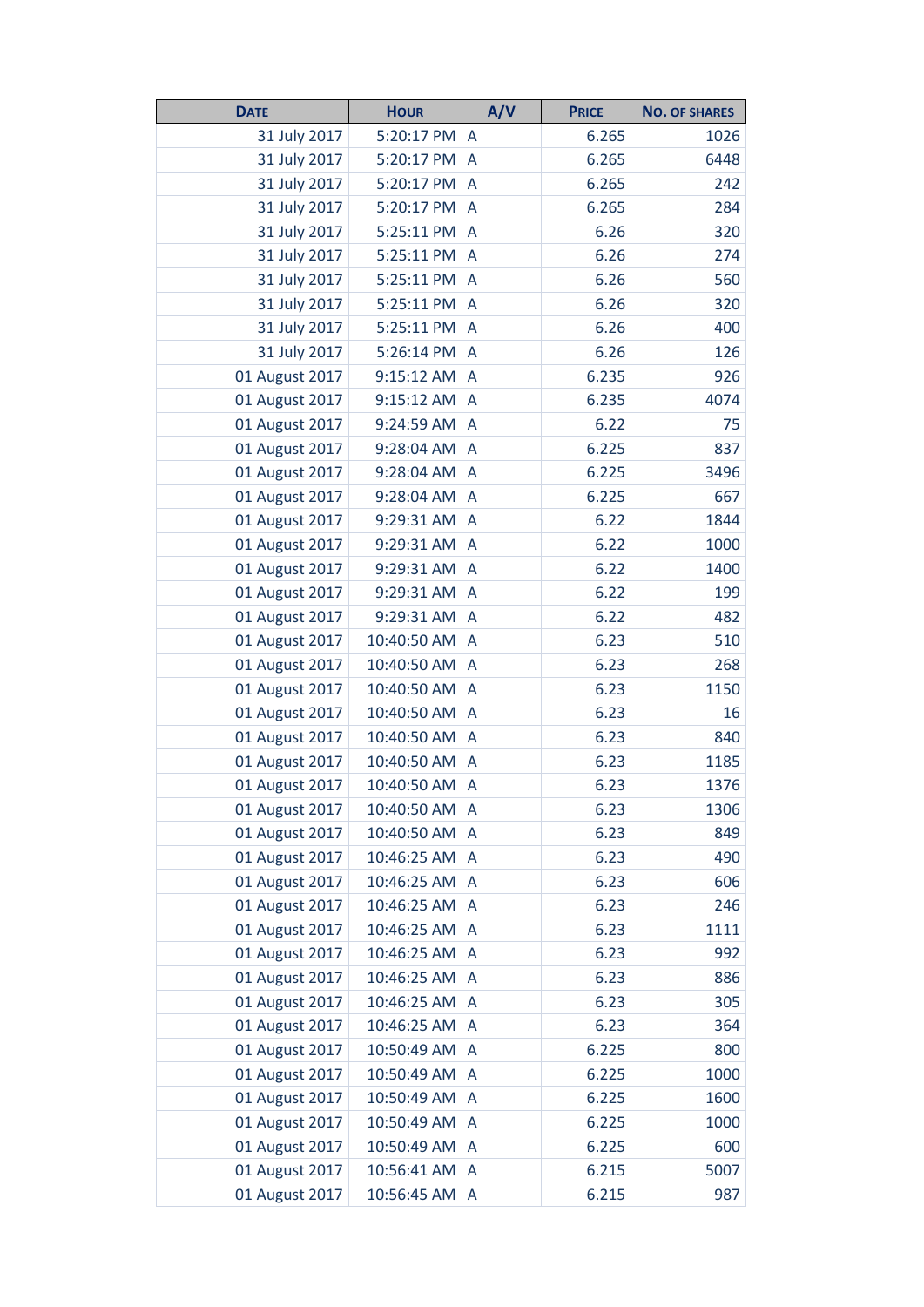| <b>DATE</b>    | <b>HOUR</b> | A/V            | <b>PRICE</b> | <b>NO. OF SHARES</b> |
|----------------|-------------|----------------|--------------|----------------------|
| 01 August 2017 | 10:56:45 AM | A              | 6.215        | 1006                 |
| 01 August 2017 | 12:10:49 PM | A              | 6.225        | 348                  |
| 01 August 2017 | 12:10:49 PM | A              | 6.225        | 495                  |
| 01 August 2017 | 12:10:49 PM | A              | 6.225        | 504                  |
| 01 August 2017 | 12:10:49 PM | A              | 6.225        | 453                  |
| 01 August 2017 | 12:11:03 PM | A              | 6.225        | 860                  |
| 01 August 2017 | 12:11:03 PM | A              | 6.225        | 1840                 |
| 01 August 2017 | 12:44:36 PM | A              | 6.22         | 11                   |
| 01 August 2017 | 12:44:40 PM | A              | 6.22         | 362                  |
| 01 August 2017 | 12:45:17 PM | A              | 6.22         | 860                  |
| 01 August 2017 | 12:45:17 PM | A              | 6.22         | 5125                 |
| 01 August 2017 | 12:45:18 PM | A              | 6.22         | 1032                 |
| 01 August 2017 | 12:45:18 PM | A              | 6.22         | 610                  |
| 01 August 2017 | 1:06:17 PM  | A              | 6.205        | 4132                 |
| 01 August 2017 | 1:06:17 PM  | A              | 6.205        | 563                  |
| 01 August 2017 | 1:06:17 PM  | A              | 6.205        | 2305                 |
| 01 August 2017 | 1:55:38 PM  | A              | 6.255        | 112                  |
| 01 August 2017 | 1:55:38 PM  | A              | 6.255        | 364                  |
| 01 August 2017 | 1:55:38 PM  | A              | 6.255        | 360                  |
| 01 August 2017 | 1:55:38 PM  | A              | 6.255        | 913                  |
| 01 August 2017 | 1:55:38 PM  | A              | 6.255        | 506                  |
| 01 August 2017 | 1:55:38 PM  | A              | 6.255        | 1026                 |
| 01 August 2017 | 1:55:38 PM  | A              | 6.255        | 10                   |
| 01 August 2017 | 1:55:38 PM  | A              | 6.255        | 4709                 |
| 01 August 2017 | 2:05:20 PM  | A              | 6.26         | 848                  |
| 01 August 2017 | 2:07:19 PM  | A              | 6.26         | 3200                 |
| 01 August 2017 | 2:07:19 PM  | A              | 6.26         | 2952                 |
| 01 August 2017 | 2:54:40 PM  | A              | 6.26         | 1276                 |
| 01 August 2017 | 2:54:40 PM  | A              | 6.26         | 1067                 |
| 01 August 2017 | 2:54:40 PM  | A              | 6.26         | 4008                 |
| 01 August 2017 | 2:54:40 PM  | A              | 6.26         | 583                  |
| 01 August 2017 | 2:54:40 PM  | $\overline{A}$ | 6.26         | 1066                 |
| 01 August 2017 | 3:53:30 PM  | A              | 6.24         | 7000                 |
| 01 August 2017 | 4:18:38 PM  | A              | 6.265        | 592                  |
| 01 August 2017 | 4:18:38 PM  | $\overline{A}$ | 6.265        | 1345                 |
| 01 August 2017 | 4:18:38 PM  | A              | 6.265        | 523                  |
| 01 August 2017 | 4:18:38 PM  | A              | 6.265        | 3540                 |
| 01 August 2017 | 4:36:39 PM  | A              | 6.255        | 574                  |
| 01 August 2017 | 4:36:39 PM  | A              | 6.255        | 477                  |
| 01 August 2017 | 4:36:39 PM  | A              | 6.255        | 16                   |
| 01 August 2017 | 4:36:39 PM  | A              | 6.255        | 520                  |
| 01 August 2017 | 4:36:39 PM  | $\overline{A}$ | 6.255        | 765                  |
| 01 August 2017 | 4:36:39 PM  | A              | 6.255        | 568                  |
| 01 August 2017 | 4:36:39 PM  | A              | 6.255        | 960                  |
| 01 August 2017 | 4:36:39 PM  | A              | 6.255        | 359                  |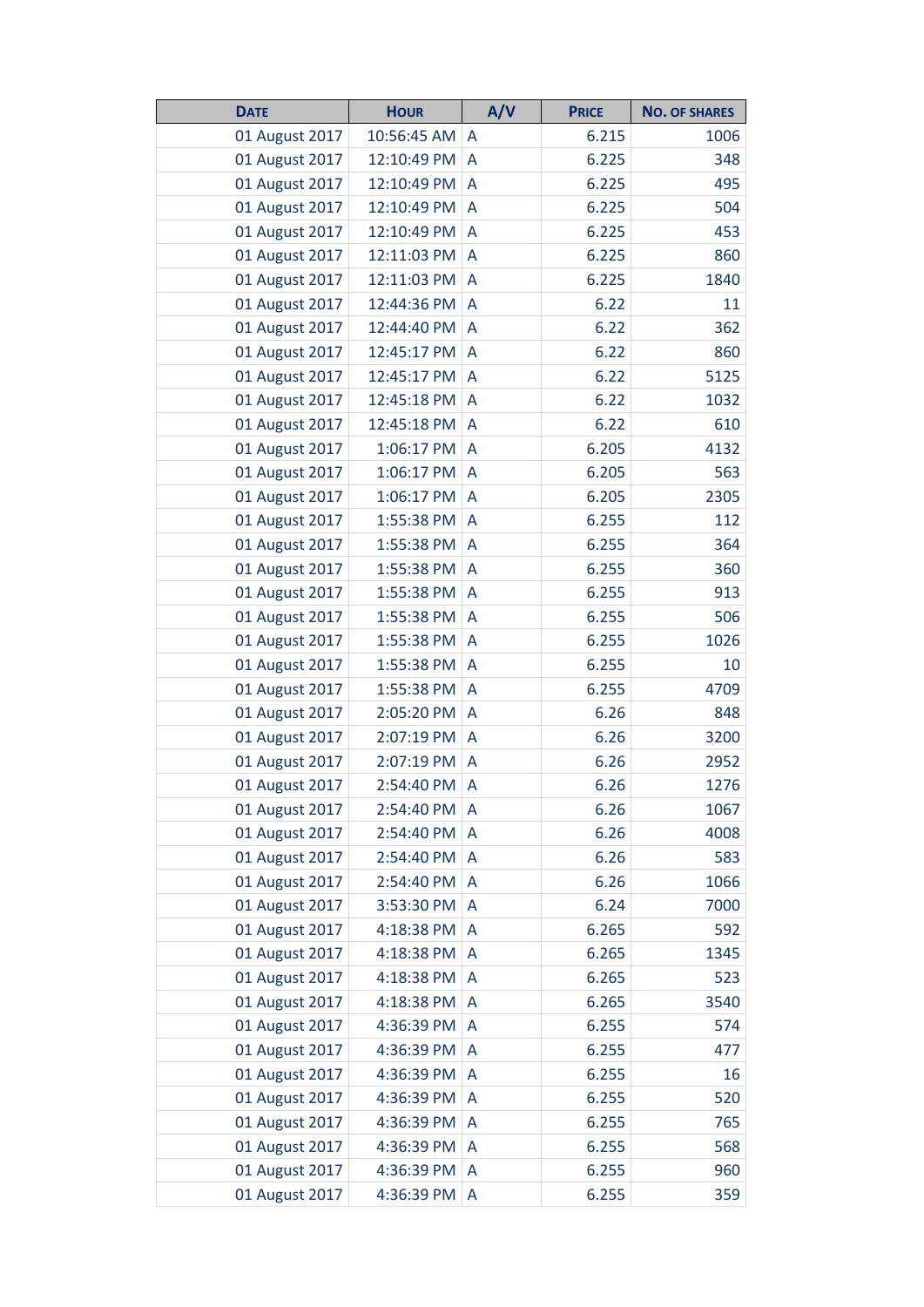| <b>DATE</b>    | <b>HOUR</b> | A/V            | <b>PRICE</b> | <b>NO. OF SHARES</b> |
|----------------|-------------|----------------|--------------|----------------------|
| 01 August 2017 | 4:36:39 PM  | A              | 6.255        | 1311                 |
| 01 August 2017 | 4:36:39 PM  | A              | 6.255        | 558                  |
| 01 August 2017 | 4:36:39 PM  | A              | 6.255        | 492                  |
| 01 August 2017 | 4:36:39 PM  | A              | 6.255        | 504                  |
| 01 August 2017 | 4:36:39 PM  | A              | 6.255        | 396                  |
| 01 August 2017 | 4:41:35 PM  | A              | 6.25         | 1000                 |
| 01 August 2017 | 4:52:23 PM  | A              | 6.265        | 480                  |
| 01 August 2017 | 4:52:23 PM  | A              | 6.265        | 1000                 |
| 01 August 2017 | 4:52:23 PM  | A              | 6.265        | 480                  |
| 01 August 2017 | 4:52:23 PM  | A              | 6.265        | 546                  |
| 01 August 2017 | 4:52:23 PM  | A              | 6.265        | 5994                 |
| 01 August 2017 | 5:02:14 PM  | A              | 6.27         | 3661                 |
| 01 August 2017 | 5:02:14 PM  | A              | 6.27         | 339                  |
| 01 August 2017 | 5:09:32 PM  | A              | 6.26         | 200                  |
| 01 August 2017 | 5:09:32 PM  | A              | 6.26         | 825                  |
| 01 August 2017 | 5:09:32 PM  | A              | 6.26         | 503                  |
| 01 August 2017 | 5:09:32 PM  | A              | 6.26         | 600                  |
| 01 August 2017 | 5:09:32 PM  | A              | 6.26         | 849                  |
| 01 August 2017 | 5:09:32 PM  | A              | 6.26         | 1023                 |
| 01 August 2017 | 5:14:12 PM  | A              | 6.255        | 16                   |
| 01 August 2017 | 5:14:12 PM  | A              | 6.255        | 1271                 |
| 01 August 2017 | 5:14:12 PM  | A              | 6.255        | 270                  |
| 01 August 2017 | 5:14:12 PM  | A              | 6.255        | 1241                 |
| 01 August 2017 | 5:14:12 PM  | A              | 6.255        | 565                  |
| 01 August 2017 | 5:14:12 PM  | A              | 6.255        | 1637                 |
| 01 August 2017 | 5:24:32 PM  | A              | 6.255        | 509                  |
| 01 August 2017 | 5:24:32 PM  | A              | 6.255        | 727                  |
| 01 August 2017 | 5:24:32 PM  | A              | 6.255        | 745                  |
| 01 August 2017 | 5:24:32 PM  | A              | 6.255        | 415                  |
| 01 August 2017 | 5:24:32 PM  | A              | 6.255        | 527                  |
| 01 August 2017 | 5:24:32 PM  | A              | 6.255        | 1042                 |
| 01 August 2017 | 5:24:32 PM  | $\overline{A}$ | 6.255        | 359                  |
| 01 August 2017 | 5:24:32 PM  | A              | 6.255        | 478                  |
| 01 August 2017 | 5:24:32 PM  | A              | 6.255        | 522                  |
| 01 August 2017 | 5:24:32 PM  | A              | 6.255        | 544                  |
| 01 August 2017 | 5:24:32 PM  | A              | 6.255        | 57                   |
| 01 August 2017 | 5:24:32 PM  | A              | 6.255        | 805                  |
| 01 August 2017 | 5:24:32 PM  | A              | 6.255        | 1400                 |
| 01 August 2017 | 5:24:32 PM  | A              | 6.255        | 16                   |
| 01 August 2017 | 5:24:32 PM  | A              | 6.255        | 1854                 |
| 02 August 2017 | 9:11:49 AM  | A              | 6.27         | 100                  |
| 02 August 2017 | 9:11:49 AM  | $\overline{A}$ | 6.27         | 653                  |
| 02 August 2017 | 9:11:49 AM  | A              | 6.27         | 747                  |
| 02 August 2017 | 9:12:13 AM  | A              | 6.27         | 750                  |
| 02 August 2017 | 9:12:13 AM  | A              | 6.27         | 250                  |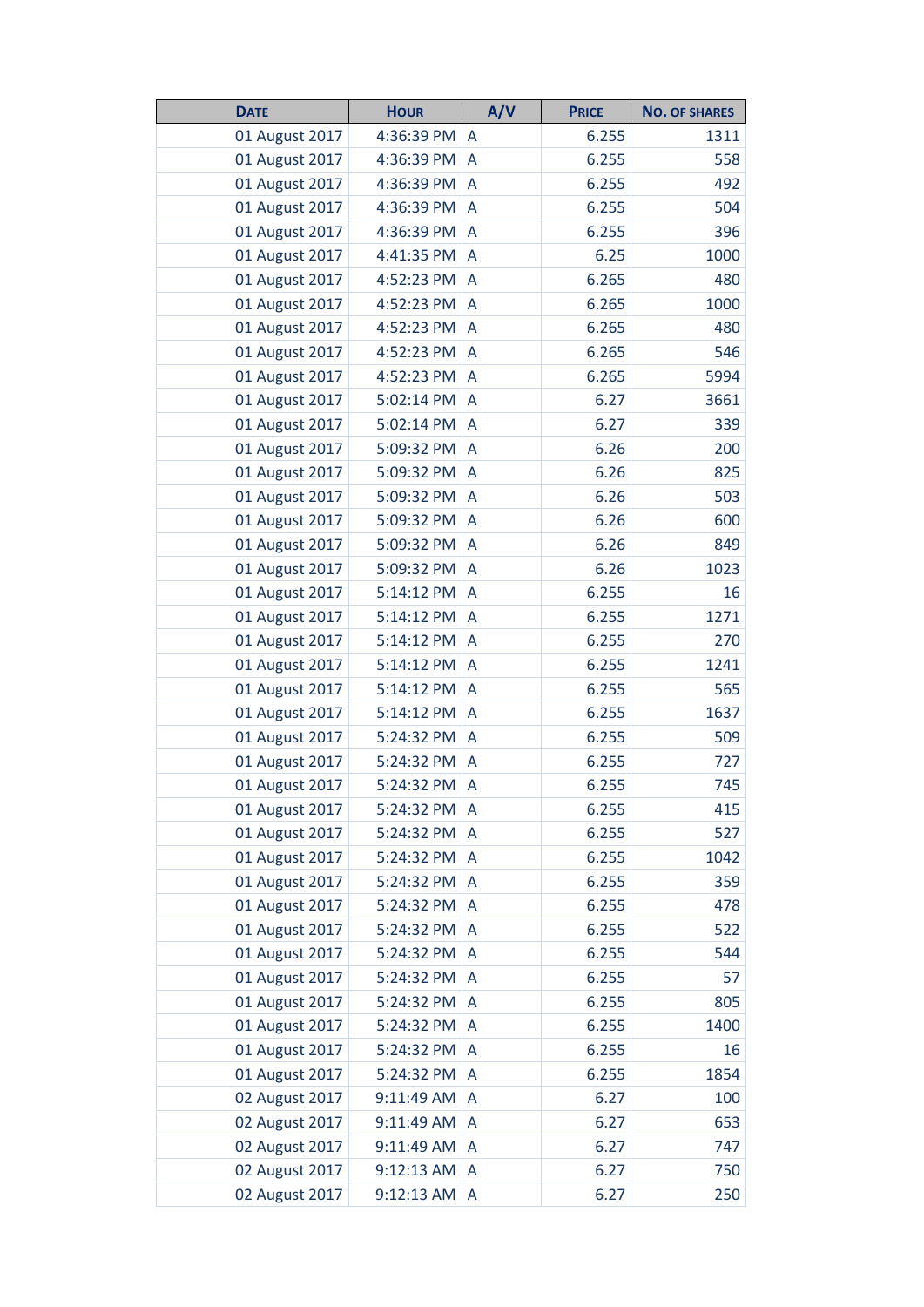| <b>DATE</b>    | <b>HOUR</b> | A/V            | <b>PRICE</b> | <b>NO. OF SHARES</b> |
|----------------|-------------|----------------|--------------|----------------------|
| 02 August 2017 | 9:16:14 AM  | A              | 6.26         | 2574                 |
| 02 August 2017 | 9:16:14 AM  | A              | 6.26         | 426                  |
| 02 August 2017 | 9:18:06 AM  | A              | 6.25         | 2610                 |
| 02 August 2017 | 9:18:06 AM  | A              | 6.25         | 390                  |
| 02 August 2017 | 10:18:47 AM | A              | 6.24         | 1012                 |
| 02 August 2017 | 10:23:21 AM | A              | 6.24         | 1289                 |
| 02 August 2017 | 10:25:01 AM | A              | 6.24         | 689                  |
| 02 August 2017 | 10:25:53 AM | A              | 6.24         | 1010                 |
| 02 August 2017 | 10:29:13 AM | A              | 6.235        | 1213                 |
| 02 August 2017 | 10:29:41 AM | A              | 6.235        | 767                  |
| 02 August 2017 | 10:29:41 AM | A              | 6.235        | 1200                 |
| 02 August 2017 | 10:29:41 AM | A              | 6.235        | 960                  |
| 02 August 2017 | 10:29:41 AM | A              | 6.235        | 1200                 |
| 02 August 2017 | 10:29:41 AM | A              | 6.235        | 1200                 |
| 02 August 2017 | 10:29:41 AM | A              | 6.235        | 960                  |
| 02 August 2017 | 10:42:16 AM | A              | 6.23         | 200                  |
| 02 August 2017 | 10:42:16 AM | A              | 6.23         | 4800                 |
| 02 August 2017 | 10:57:33 AM | A              | 6.23         | 1349                 |
| 02 August 2017 | 10:58:31 AM | A              | 6.23         | 1731                 |
| 02 August 2017 | 10:58:31 AM | A              | 6.23         | 1920                 |
| 02 August 2017 | 10:58:48 AM | A              | 6.23         | 700                  |
| 02 August 2017 | 10:59:13 AM | A              | 6.23         | 1416                 |
| 02 August 2017 | 10:59:58 AM | A              | 6.23         | 790                  |
| 02 August 2017 | 11:00:36 AM | Α              | 6.23         | 1079                 |
| 02 August 2017 | 11:00:36 AM | A              | 6.23         | 690                  |
| 02 August 2017 | 11:00:36 AM | A              | 6.23         | 325                  |
| 02 August 2017 | 11:14:13 AM | A              | 6.235        | 1213                 |
| 02 August 2017 | 11:15:53 AM | A              | 6.235        | 1489                 |
| 02 August 2017 | 11:17:00 AM | A              | 6.235        | 1798                 |
| 02 August 2017 | 11:30:24 AM | A              | 6.22         | 1680                 |
| 02 August 2017 | 11:30:24 AM | A              | 6.22         | 1200                 |
| 02 August 2017 | 11:30:24 AM | $\overline{A}$ | 6.22         | 440                  |
| 02 August 2017 | 11:30:24 AM | A              | 6.22         | 1680                 |
| 02 August 2017 | 11:37:33 AM | A              | 6.22         | 2032                 |
| 02 August 2017 | 11:42:13 AM | A              | 6.22         | 1                    |
| 02 August 2017 | 11:43:34 AM | A              | 6.22         | 1314                 |
| 02 August 2017 | 11:44:13 AM | A              | 6.22         | 1315                 |
| 02 August 2017 | 11:46:34 AM | A              | 6.225        | 1011                 |
| 02 August 2017 | 11:46:34 AM | A              | 6.225        | 640                  |
| 02 August 2017 | 11:47:33 AM | A              | 6.225        | 1517                 |
| 02 August 2017 | 11:47:33 AM | A              | 6.225        | 1332                 |
| 02 August 2017 | 11:50:53 AM | A              | 6.22         | 338                  |
| 02 August 2017 | 12:44:18 PM | A              | 6.235        | 1012                 |
| 02 August 2017 | 12:45:53 PM | A              | 6.235        | 1011                 |
| 02 August 2017 | 12:47:33 PM | A              | 6.235        | 1087                 |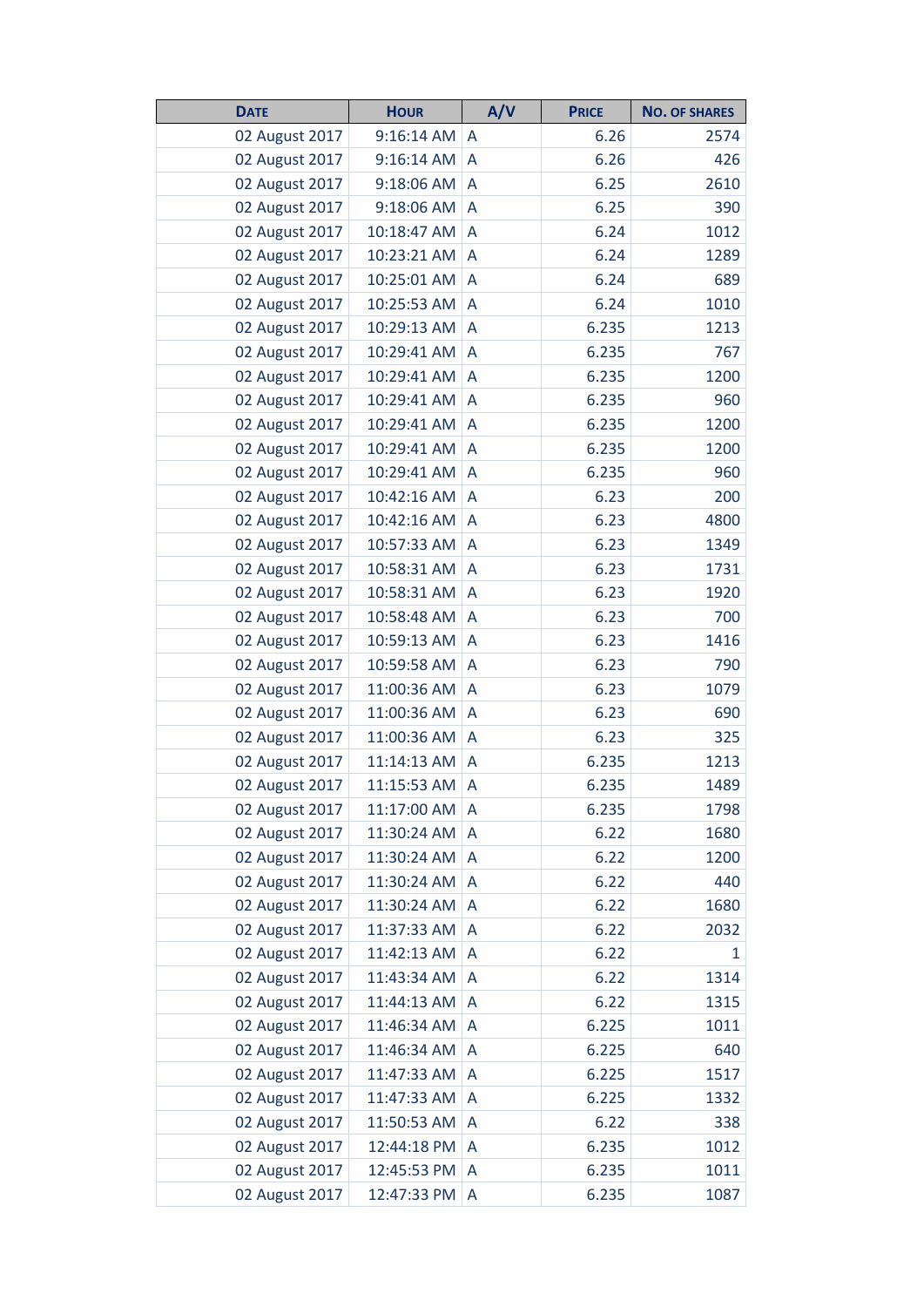| <b>DATE</b>    | <b>HOUR</b> | A/V            | <b>PRICE</b> | <b>NO. OF SHARES</b> |
|----------------|-------------|----------------|--------------|----------------------|
| 02 August 2017 | 12:49:13 PM | A              | 6.235        | 1011                 |
| 02 August 2017 | 12:50:53 PM | A              | 6.235        | 1068                 |
| 02 August 2017 | 12:51:00 PM | A              | 6.235        | 620                  |
| 02 August 2017 | 12:51:00 PM | A              | 6.235        | 191                  |
| 02 August 2017 | 1:16:15 PM  | A              | 6.24         | 300                  |
| 02 August 2017 | 1:16:15 PM  | A              | 6.24         | 2144                 |
| 02 August 2017 | 1:16:15 PM  | A              | 6.24         | 928                  |
| 02 August 2017 | 1:16:15 PM  | A              | 6.24         | 1635                 |
| 02 August 2017 | 1:16:15 PM  | A              | 6.24         | 493                  |
| 02 August 2017 | 2:14:52 PM  | A              | 6.23         | 1766                 |
| 02 August 2017 | 2:15:53 PM  | A              | 6.23         | 3000                 |
| 02 August 2017 | 2:52:06 PM  | A              | 6.24         | 2370                 |
| 02 August 2017 | 2:52:06 PM  | $\overline{A}$ | 6.24         | 2752                 |
| 02 August 2017 | 2:52:06 PM  | A              | 6.24         | 599                  |
| 02 August 2017 | 2:52:06 PM  | A              | 6.24         | 1779                 |
| 02 August 2017 | 3:49:13 PM  | A              | 6.26         | 240                  |
| 02 August 2017 | 3:49:32 PM  | A              | 6.26         | 1965                 |
| 02 August 2017 | 3:49:33 PM  | A              | 6.26         | 313                  |
| 02 August 2017 | 3:49:33 PM  | A              | 6.26         | 1548                 |
| 02 August 2017 | 3:49:39 PM  | A              | 6.26         | 934                  |
| 02 August 2017 | 4:53:01 PM  | A              | 6.28         | 2690                 |
| 02 August 2017 | 4:53:16 PM  | A              | 6.28         | 2000                 |
| 02 August 2017 | 4:53:16 PM  | A              | 6.28         | 810                  |
| 02 August 2017 | 4:56:11 PM  | A              | 6.28         | 5000                 |
| 02 August 2017 | 4:56:14 PM  | A              | 6.28         | 378                  |
| 02 August 2017 | 4:56:14 PM  | A              | 6.28         | 564                  |
| 02 August 2017 | 4:56:17 PM  | A              | 6.28         | 522                  |
| 02 August 2017 | 4:56:17 PM  | A              | 6.28         | 541                  |
| 02 August 2017 | 4:58:07 PM  | A              | 6.28         | 8000                 |
| 02 August 2017 | 4:58:07 PM  | A              | 6.28         | 995                  |
| 02 August 2017 | 5:03:36 PM  | A              | 6.28         | 8000                 |
| 02 August 2017 | 5:03:45 PM  | A              | 6.285        | 300                  |
| 02 August 2017 | 5:03:55 PM  | A              | 6.285        | 434                  |
| 02 August 2017 | 5:03:58 PM  | A              | 6.285        | 288                  |
| 02 August 2017 | 5:03:58 PM  | $\overline{A}$ | 6.285        | 517                  |
| 02 August 2017 | 5:03:58 PM  | A              | 6.285        | 783                  |
| 02 August 2017 | 5:03:58 PM  | A              | 6.285        | 1012                 |
| 02 August 2017 | 5:03:58 PM  | A              | 6.285        | 1000                 |
| 02 August 2017 | 5:05:01 PM  | A              | 6.285        | 851                  |
| 02 August 2017 | 5:05:41 PM  | A              | 6.285        | 3049                 |
| 02 August 2017 | 5:07:28 PM  | A              | 6.28         | 997                  |
| 02 August 2017 | 5:07:51 PM  | A              | 6.28         | 100                  |
| 02 August 2017 | 5:10:34 PM  | A              | 6.28         | 1558                 |
| 02 August 2017 | 5:12:42 PM  | A              | 6.28         | 962                  |
| 02 August 2017 | 5:14:49 PM  | A              | 6.28         | 1672                 |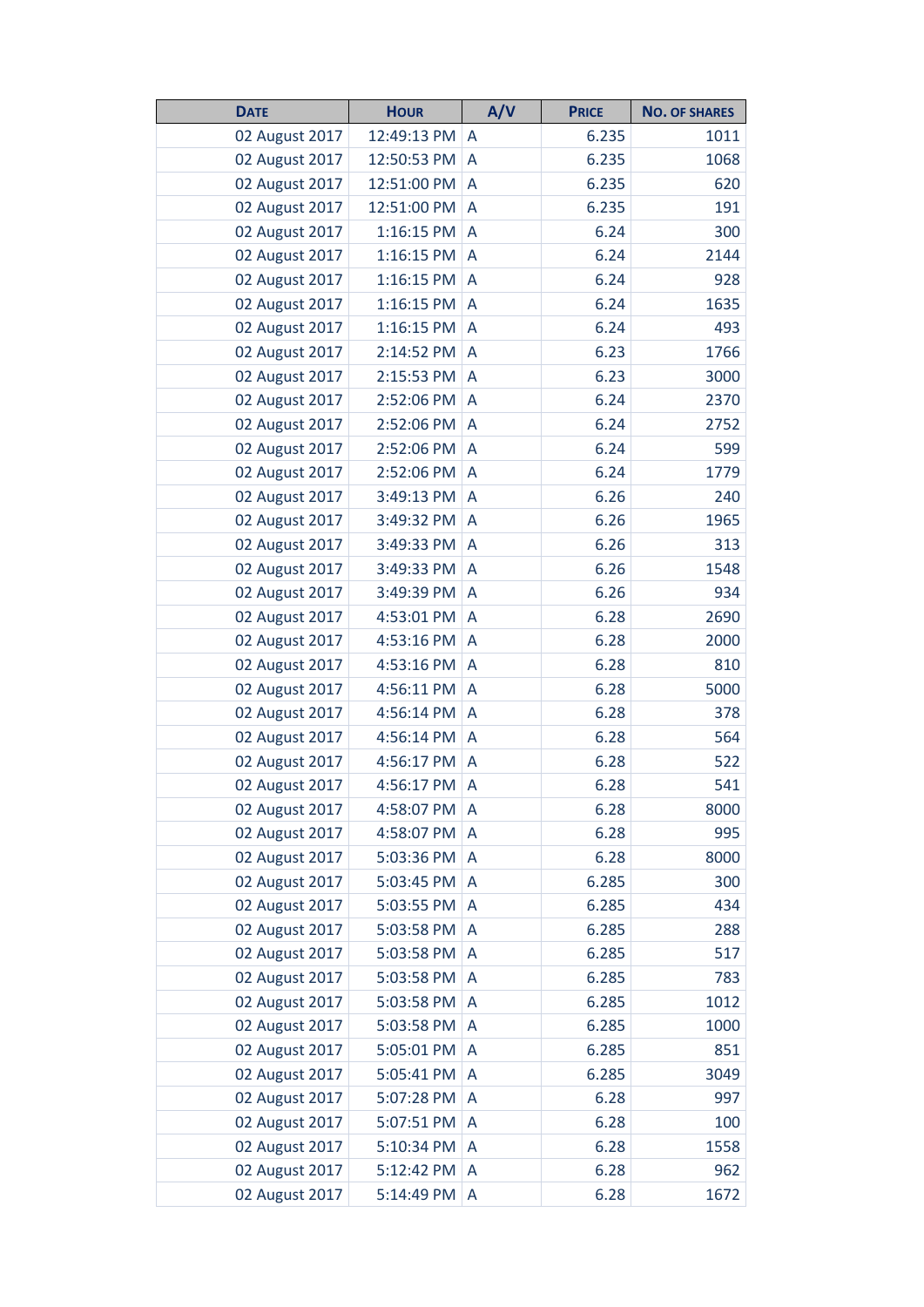| <b>DATE</b>    | <b>HOUR</b> | A/V            | <b>PRICE</b> | <b>NO. OF SHARES</b> |
|----------------|-------------|----------------|--------------|----------------------|
| 02 August 2017 | 5:14:50 PM  | A              | 6.28         | 1191                 |
| 02 August 2017 | 5:14:50 PM  | A              | 6.28         | 1672                 |
| 02 August 2017 | 5:14:50 PM  | A              | 6.28         | 1848                 |
| 02 August 2017 | 5:19:58 PM  | A              | 6.29         | 1534                 |
| 02 August 2017 | 5:19:58 PM  | A              | 6.29         | 800                  |
| 02 August 2017 | 5:19:58 PM  | A              | 6.29         | 851                  |
| 02 August 2017 | 5:19:58 PM  | A              | 6.29         | 348                  |
| 02 August 2017 | 5:19:58 PM  | A              | 6.29         | 255                  |
| 02 August 2017 | 5:19:58 PM  | A              | 6.29         | 364                  |
| 02 August 2017 | 5:19:58 PM  | A              | 6.29         | 800                  |
| 02 August 2017 | 5:19:58 PM  | A              | 6.29         | 800                  |
| 02 August 2017 | 5:19:58 PM  | A              | 6.29         | 182                  |
| 02 August 2017 | 5:19:58 PM  | A              | 6.29         | 1857                 |
| 02 August 2017 | 5:19:58 PM  | A              | 6.29         | 611                  |
| 02 August 2017 | 5:19:58 PM  | A              | 6.29         | 1098                 |
| 02 August 2017 | 5:20:41 PM  | A              | 6.29         | 960                  |
| 02 August 2017 | 5:20:41 PM  | A              | 6.29         | 800                  |
| 02 August 2017 | 5:20:41 PM  | A              | 6.29         | 800                  |
| 02 August 2017 | 5:20:41 PM  | A              | 6.29         | 1920                 |
| 02 August 2017 | 5:20:41 PM  | A              | 6.29         | 8                    |
| 02 August 2017 | 5:20:41 PM  | A              | 6.29         | 512                  |
| 02 August 2017 | 5:26:45 PM  | A              | 6.29         | 2392                 |
| 02 August 2017 | 5:28:03 PM  | A              | 6.295        | 1485                 |
| 02 August 2017 | 5:28:03 PM  | A              | 6.295        | 1013                 |
| 02 August 2017 | 5:28:03 PM  | A              | 6.295        | 110                  |
| 03 August 2017 | 9:05:00 AM  | A              | 6.245        | 3744                 |
| 03 August 2017 | 9:05:00 AM  | A              | 6.245        | 1256                 |
| 03 August 2017 | 9:10:25 AM  | A              | 6.25         | 136                  |
| 03 August 2017 | 9:10:35 AM  | A              | 6.25         | 3864                 |
| 03 August 2017 | 9:20:53 AM  | A              | 6.24         | 1300                 |
| 03 August 2017 | 9:20:53 AM  | A              | 6.24         | 1814                 |
| 03 August 2017 | 9:20:53 AM  | $\overline{A}$ | 6.24         | 886                  |
| 03 August 2017 | 9:20:55 AM  | A              | 6.235        | 400                  |
| 03 August 2017 | 9:20:55 AM  | A              | 6.235        | 2000                 |
| 03 August 2017 | 9:20:55 AM  | $\overline{A}$ | 6.235        | 1400                 |
| 03 August 2017 | 9:20:55 AM  | A              | 6.235        | 1200                 |
| 03 August 2017 | 9:28:51 AM  | A              | 6.22         | 752                  |
| 03 August 2017 | 9:28:51 AM  | A              | 6.22         | 1000                 |
| 03 August 2017 | 9:28:51 AM  | A              | 6.22         | 1000                 |
| 03 August 2017 | 9:28:51 AM  | A              | 6.22         | 1403                 |
| 03 August 2017 | 9:28:51 AM  | A              | 6.22         | 936                  |
| 03 August 2017 | 9:28:51 AM  | A              | 6.22         | 1000                 |
| 03 August 2017 | 9:28:51 AM  | A              | 6.22         | 1000                 |
| 03 August 2017 | 9:28:51 AM  | A              | 6.22         | 409                  |
| 03 August 2017 | 9:59:09 AM  | A              | 6.17         | 587                  |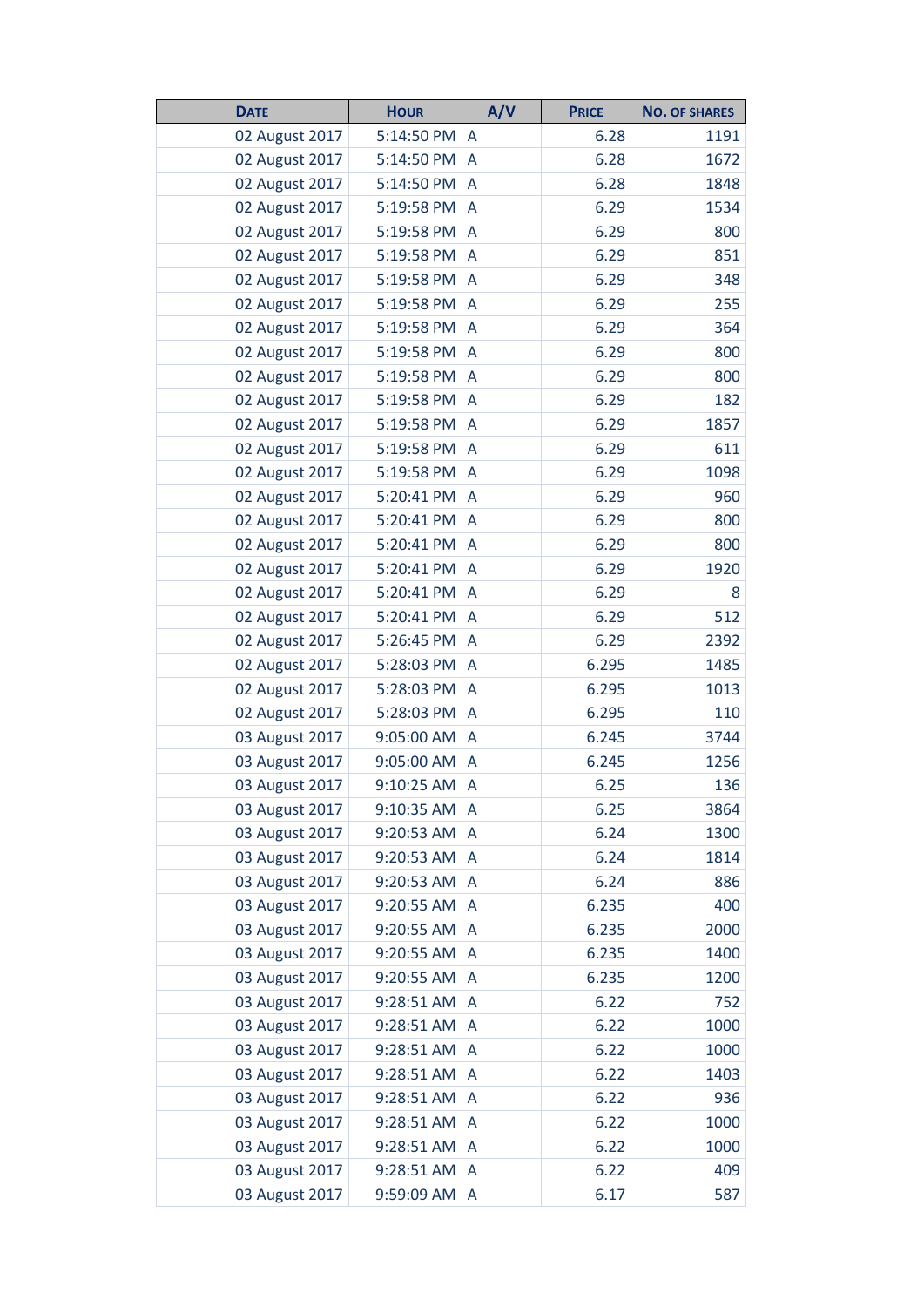| <b>DATE</b>    | <b>HOUR</b> | A/V | <b>PRICE</b> | <b>NO. OF SHARES</b> |
|----------------|-------------|-----|--------------|----------------------|
| 03 August 2017 | 9:59:09 AM  | A   | 6.17         | 4413                 |
| 03 August 2017 | 9:59:19 AM  | A   | 6.175        | 508                  |
| 03 August 2017 | 9:59:19 AM  | A   | 6.175        | 176                  |
| 03 August 2017 | 10:33:55 AM | A   | 6.185        | 2500                 |
| 03 August 2017 | 10:33:55 AM | A   | 6.185        | 5000                 |
| 03 August 2017 | 10:39:16 AM | A   | 6.175        | 1842                 |
| 03 August 2017 | 10:39:16 AM | A   | 6.175        | 2474                 |
| 03 August 2017 | 10:39:16 AM | A   | 6.17         | 2040                 |
| 03 August 2017 | 10:39:17 AM | A   | 6.17         | 1069                 |
| 03 August 2017 | 10:41:44 AM | A   | 6.17         | 713                  |
| 03 August 2017 | 10:41:57 AM | A   | 6.17         | 1000                 |
| 03 August 2017 | 10:54:49 AM | A   | 6.175        | 1717                 |
| 03 August 2017 | 10:54:49 AM | A   | 6.175        | 1000                 |
| 03 August 2017 | 10:54:49 AM | A   | 6.175        | 1867                 |
| 03 August 2017 | 10:54:49 AM | A   | 6.175        | 1549                 |
| 03 August 2017 | 10:54:49 AM | A   | 6.175        | 1867                 |
| 03 August 2017 | 11:06:54 AM | A   | 6.17         | 840                  |
| 03 August 2017 | 11:11:19 AM | A   | 6.18         | 1004                 |
| 03 August 2017 | 11:11:19 AM | A   | 6.18         | 666                  |
| 03 August 2017 | 11:11:19 AM | A   | 6.18         | 1333                 |
| 03 August 2017 | 11:11:19 AM | A   | 6.18         | 3810                 |
| 03 August 2017 | 11:11:19 AM | A   | 6.18         | 100                  |
| 03 August 2017 | 11:11:19 AM | A   | 6.18         | 399                  |
| 03 August 2017 | 11:11:19 AM | A   | 6.18         | 198                  |
| 03 August 2017 | 11:11:19 AM | A   | 6.18         | 245                  |
| 03 August 2017 | 11:11:19 AM | A   | 6.18         | 245                  |
| 03 August 2017 | 11:11:25 AM | A   | 6.18         | 1000                 |
| 03 August 2017 | 11:11:25 AM | A   | 6.18         | 1198                 |
| 03 August 2017 | 11:11:25 AM | A   | 6.18         | 543                  |
| 03 August 2017 | 11:11:25 AM | A   | 6.18         | 527                  |
| 03 August 2017 | 11:11:25 AM | A   | 6.18         | 865                  |
| 03 August 2017 | 11:11:25 AM | A   | 6.18         | 1200                 |
| 03 August 2017 | 11:11:25 AM | A   | 6.18         | 1000                 |
| 03 August 2017 | 11:11:25 AM | A   | 6.18         | 667                  |
| 03 August 2017 | 11:14:07 AM | A   | 6.17         | 800                  |
| 03 August 2017 | 11:41:02 AM | A   | 6.195        | 145                  |
| 03 August 2017 | 11:41:02 AM | A   | 6.195        | 16                   |
| 03 August 2017 | 11:41:02 AM | A   | 6.195        | 364                  |
| 03 August 2017 | 11:41:02 AM | A   | 6.195        | 62                   |
| 03 August 2017 | 11:41:02 AM | A   | 6.195        | 365                  |
| 03 August 2017 | 11:41:49 AM | A   | 6.195        | 1888                 |
| 03 August 2017 | 11:41:49 AM | A   | 6.195        | 300                  |
| 03 August 2017 | 11:41:49 AM | A   | 6.195        | 539                  |
| 03 August 2017 | 11:41:49 AM | A   | 6.195        | 666                  |
| 03 August 2017 | 11:41:49 AM | A   | 6.195        | 667                  |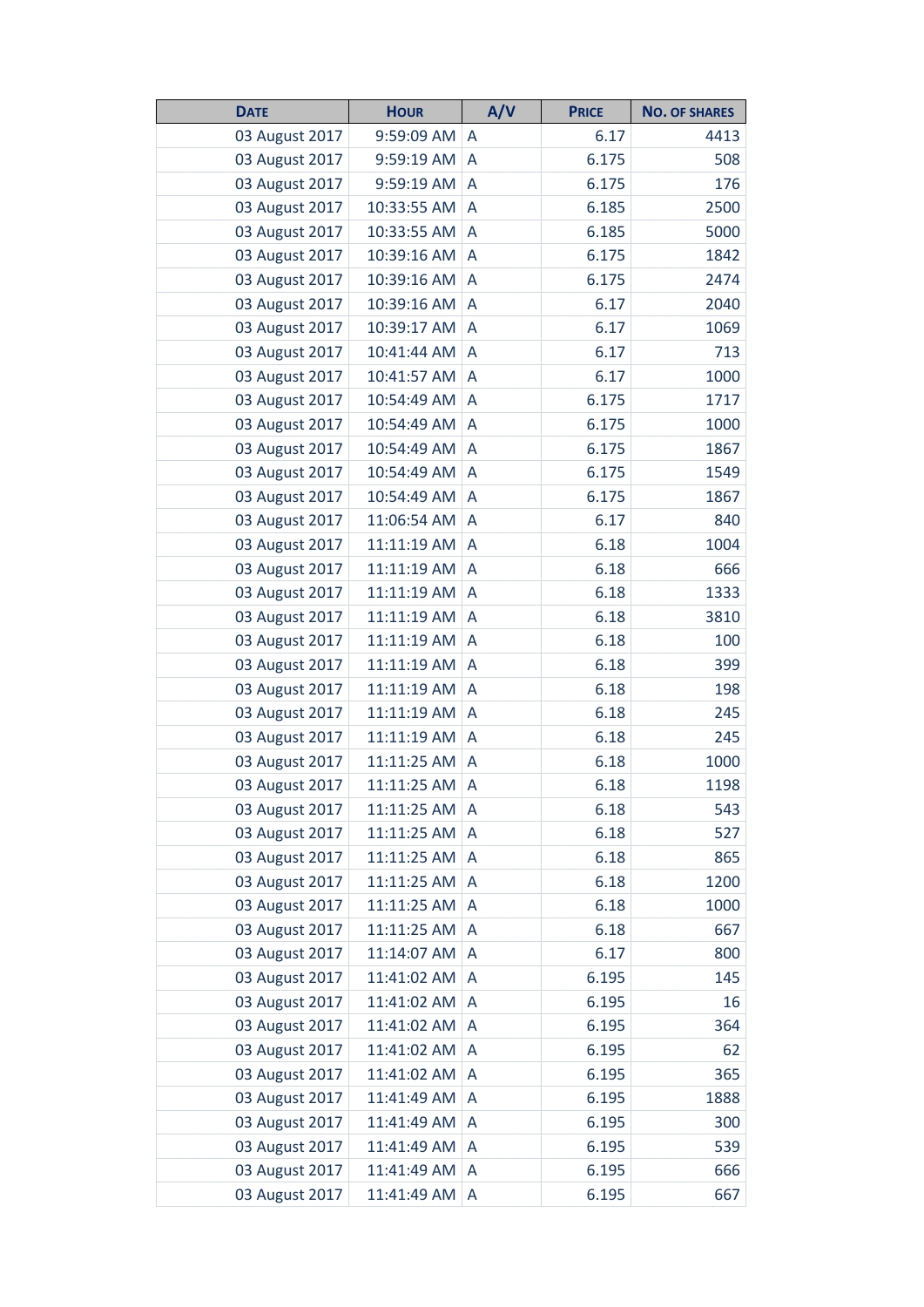| <b>DATE</b>    | <b>HOUR</b> | A/V            | <b>PRICE</b> | <b>NO. OF SHARES</b> |
|----------------|-------------|----------------|--------------|----------------------|
| 03 August 2017 | 11:41:49 AM | A              | 6.195        | 505                  |
| 03 August 2017 | 11:41:49 AM | A              | 6.195        | 650                  |
| 03 August 2017 | 11:41:49 AM | A              | 6.195        | 1333                 |
| 03 August 2017 | 11:42:44 AM | A              | 6.185        | 5000                 |
| 03 August 2017 | 11:42:44 AM | A              | 6.185        | 2500                 |
| 03 August 2017 | 11:43:17 AM | A              | 6.18         | 2890                 |
| 03 August 2017 | 11:43:17 AM | A              | 6.18         | 2110                 |
| 03 August 2017 | 11:43:19 AM | A              | 6.17         | 538                  |
| 03 August 2017 | 11:43:28 AM | A              | 6.165        | 5000                 |
| 03 August 2017 | 11:43:28 AM | A              | 6.16         | 16                   |
| 03 August 2017 | 11:43:29 AM | A              | 6.16         | 1134                 |
| 03 August 2017 | 11:43:29 AM | A              | 6.16         | 3850                 |
| 03 August 2017 | 11:43:38 AM | A              | 6.15         | 7500                 |
| 03 August 2017 | 11:43:58 AM | A              | 6.14         | 6084                 |
| 03 August 2017 | 11:44:08 AM | A              | 6.14         | 3916                 |
| 03 August 2017 | 11:44:08 AM | A              | 6.13         | 133                  |
| 03 August 2017 | 11:44:08 AM | A              | 6.13         | 613                  |
| 03 August 2017 | 11:44:08 AM | A              | 6.13         | 2200                 |
| 03 August 2017 | 11:44:08 AM | A              | 6.13         | 2054                 |
| 03 August 2017 | 11:44:13 AM | A              | 6.12         | 7500                 |
| 03 August 2017 | 11:44:24 AM | A              | 6.1          | 1000                 |
| 03 August 2017 | 11:44:24 AM | A              | 6.1          | 3500                 |
| 03 August 2017 | 11:44:24 AM | A              | 6.1          | 1190                 |
| 03 August 2017 | 11:44:24 AM | A              | 6.1          | 2079                 |
| 03 August 2017 | 11:44:24 AM | A              | 6.1          | 231                  |
| 03 August 2017 | 11:45:00 AM | A              | 6.08         | 6257                 |
| 03 August 2017 | 11:45:00 AM | A              | 6.08         | 1743                 |
| 03 August 2017 | 11:45:05 AM | A              | 6.065        | 280                  |
| 03 August 2017 | 11:45:05 AM | A              | 6.065        | 848                  |
| 03 August 2017 | 11:45:05 AM | A              | 6.065        | 3219                 |
| 03 August 2017 | 11:45:05 AM | A              | 6.065        | 653                  |
| 03 August 2017 | 11:45:07 AM | $\overline{A}$ | 6.06         | 8000                 |
| 03 August 2017 | 11:45:45 AM | A              | 6.04         | 7500                 |
| 03 August 2017 | 11:46:43 AM | A              | 6.065        | 1000                 |
| 03 August 2017 | 11:46:43 AM | A              | 6.065        | 4000                 |
| 03 August 2017 | 11:46:50 AM | A              | 6.05         | 2181                 |
| 03 August 2017 | 11:46:50 AM | A              | 6.05         | 5319                 |
| 03 August 2017 | 11:47:27 AM | A              | 6.045        | 359                  |
| 03 August 2017 | 11:47:27 AM | A              | 6.045        | 1275                 |
| 03 August 2017 | 11:47:27 AM | A              | 6.045        | 297                  |
| 03 August 2017 | 11:47:27 AM | A              | 6.045        | 533                  |
| 03 August 2017 | 11:47:27 AM | $\overline{A}$ | 6.045        | 1685                 |
| 03 August 2017 | 11:47:27 AM | A              | 6.045        | 2500                 |
| 03 August 2017 | 11:47:27 AM | A              | 6.045        | 16                   |
| 03 August 2017 | 11:47:27 AM | A              | 6.045        | 457                  |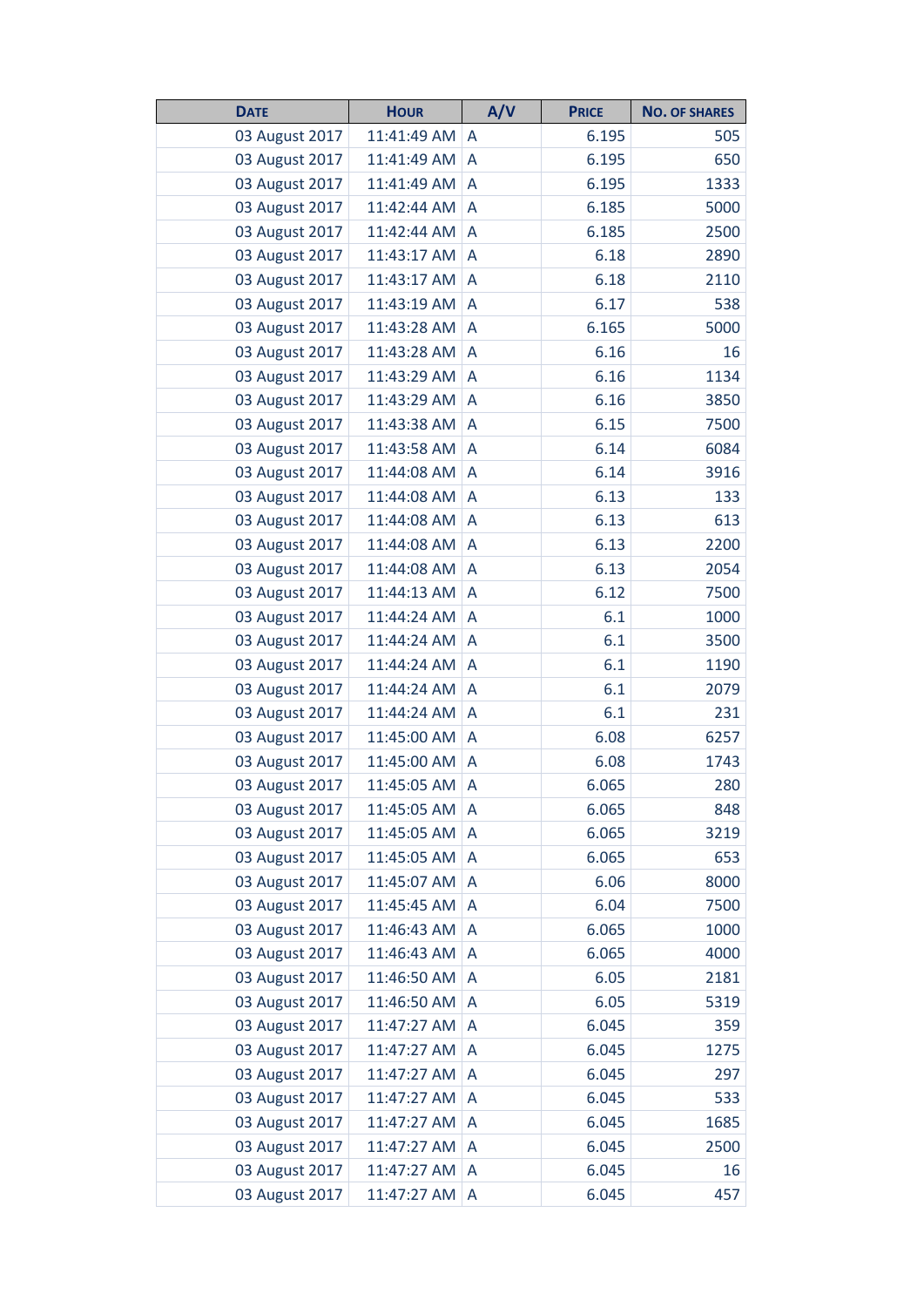| <b>DATE</b>    | <b>HOUR</b> | A/V            | <b>PRICE</b> | <b>NO. OF SHARES</b> |
|----------------|-------------|----------------|--------------|----------------------|
| 03 August 2017 | 11:47:27 AM | A              | 6.045        | 378                  |
| 03 August 2017 | 11:47:30 AM | A              | 6.03         | 2926                 |
| 03 August 2017 | 11:47:30 AM | A              | 6.03         | 2074                 |
| 03 August 2017 | 11:48:38 AM | A              | 6            | 10000                |
| 03 August 2017 | 11:55:16 AM | A              | 5.88         | 5000                 |
| 03 August 2017 | 11:55:30 AM | A              | 5.87         | 3038                 |
| 03 August 2017 | 11:55:33 AM | A              | 5.87         | 1962                 |
| 03 August 2017 | 11:56:10 AM | A              | 5.84         | 495                  |
| 03 August 2017 | 11:56:10 AM | A              | 5.84         | 3984                 |
| 03 August 2017 | 11:56:10 AM | A              | 5.84         | 521                  |
| 03 August 2017 | 11:56:14 AM | A              | 5.84         | 5042                 |
| 03 August 2017 | 11:56:14 AM | A              | 5.84         | 643                  |
| 03 August 2017 | 11:56:14 AM | A              | 5.835        | 843                  |
| 03 August 2017 | 11:56:14 AM | A              | 5.84         | 1315                 |
| 03 August 2017 | 11:56:15 AM | A              | 5.835        | 2142                 |
| 03 August 2017 | 11:56:27 AM | A              | 5.835        | 2015                 |
| 03 August 2017 | 11:58:16 AM | A              | 5.88         | 8500                 |
| 03 August 2017 | 12:01:51 PM | A              | 5.9          | 5000                 |
| 03 August 2017 | 12:05:50 PM | A              | 5.82         | 2195                 |
| 03 August 2017 | 12:16:28 PM | A              | 5.95         | 514                  |
| 03 August 2017 | 12:16:28 PM | A              | 5.95         | 792                  |
| 03 August 2017 | 12:16:28 PM | A              | 5.95         | 3694                 |
| 03 August 2017 | 1:52:25 PM  | A              | 5.995        | 492                  |
| 03 August 2017 | 1:52:25 PM  | A              | 5.995        | 8                    |
| 03 August 2017 | 1:52:25 PM  | A              | 5.995        | 597                  |
| 03 August 2017 | 1:52:25 PM  | A              | 5.995        | 600                  |
| 03 August 2017 | 1:52:25 PM  | A              | 5.995        | 303                  |
| 03 August 2017 | 1:52:44 PM  | A              | 5.995        | 2172                 |
| 03 August 2017 | 1:52:44 PM  | A              | 5.995        | 33                   |
| 03 August 2017 | 1:52:44 PM  | A              | 5.995        | 600                  |
| 03 August 2017 | 2:22:32 PM  | A              | 5.945        | 5000                 |
| 03 August 2017 | 2:33:48 PM  | $\overline{A}$ | 5.98         | 3059                 |
| 03 August 2017 | 2:33:48 PM  | A              | 5.98         | 750                  |
| 03 August 2017 | 2:33:48 PM  | A              | 5.98         | 250                  |
| 03 August 2017 | 2:33:48 PM  | $\overline{A}$ | 5.98         | 3000                 |
| 03 August 2017 | 2:33:48 PM  | A              | 5.98         | 941                  |
| 03 August 2017 | 4:59:09 PM  | A              | 6.15         | 1052                 |
| 03 August 2017 | 4:59:09 PM  | A              | 6.15         | 300                  |
| 03 August 2017 | 4:59:09 PM  | A              | 6.15         | 715                  |
| 03 August 2017 | 4:59:24 PM  | A              | 6.15         | 2000                 |
| 03 August 2017 | 5:01:01 PM  | A              | 6.15         | 933                  |
| 03 August 2017 | 5:07:43 PM  | $\overline{A}$ | 6.155        | 2469                 |
| 03 August 2017 | 5:07:43 PM  | A              | 6.155        | 200                  |
| 03 August 2017 | 5:07:43 PM  | A              | 6.155        | 2548                 |
| 03 August 2017 | 5:07:43 PM  | A              | 6.155        | 4048                 |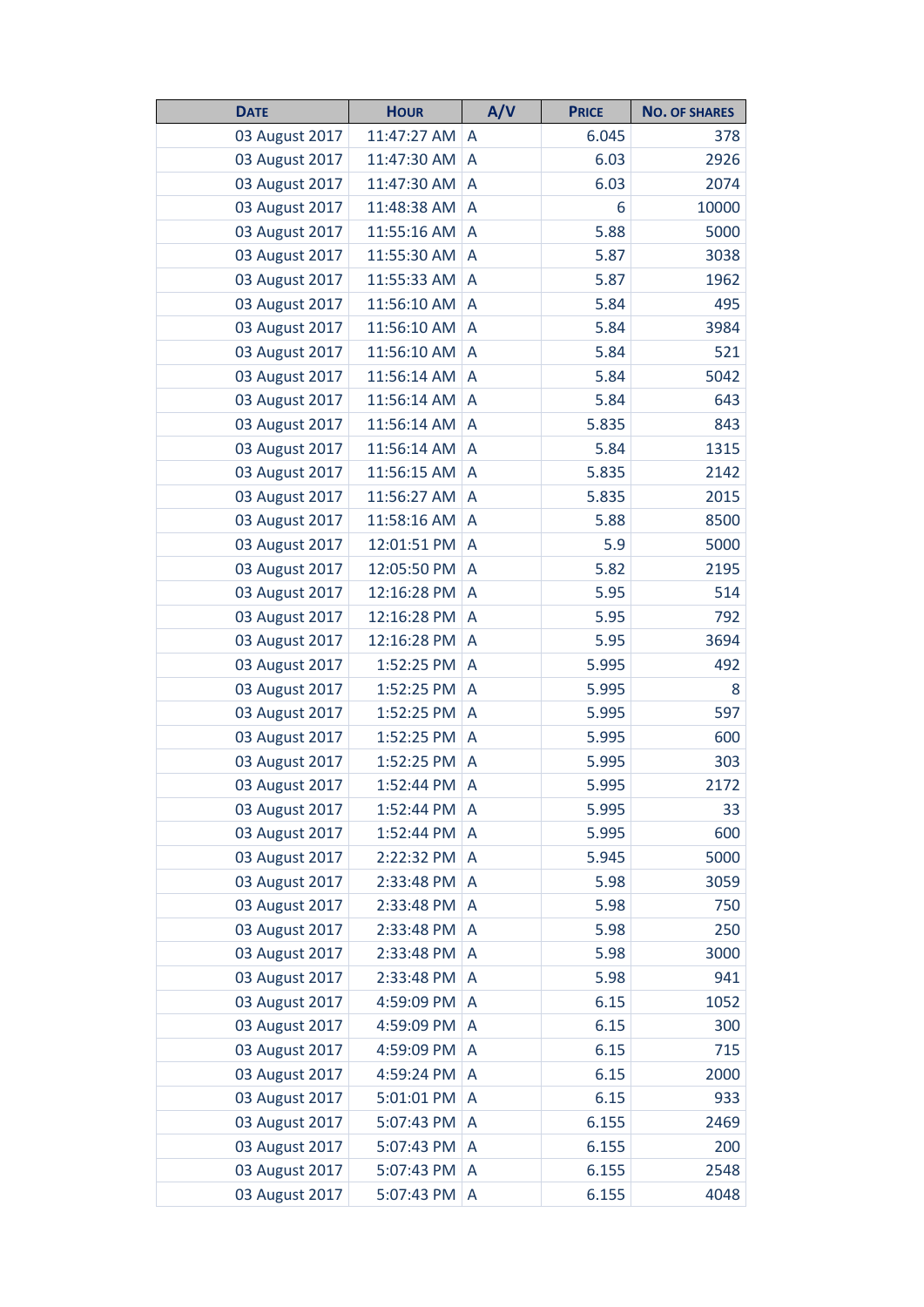| <b>DATE</b>    | <b>HOUR</b> | A/V            | <b>PRICE</b> | <b>NO. OF SHARES</b> |
|----------------|-------------|----------------|--------------|----------------------|
| 03 August 2017 | 5:07:43 PM  | A              | 6.155        | 735                  |
| 03 August 2017 | 5:07:52 PM  | A              | 6.155        | 591                  |
| 03 August 2017 | 5:07:52 PM  | A              | 6.155        | 1600                 |
| 03 August 2017 | 5:07:52 PM  | A              | 6.155        | 2000                 |
| 03 August 2017 | 5:07:52 PM  | A              | 6.155        | 358                  |
| 03 August 2017 | 5:07:52 PM  | $\overline{A}$ | 6.155        | 298                  |
| 03 August 2017 | 5:07:57 PM  | A              | 6.155        | 153                  |
| 03 August 2017 | 5:18:09 PM  | A              | 6.155        | 883                  |
| 03 August 2017 | 5:18:09 PM  | A              | 6.155        | 735                  |
| 03 August 2017 | 5:18:09 PM  | A              | 6.155        | 698                  |
| 03 August 2017 | 5:18:09 PM  | A              | 6.155        | 2061                 |
| 03 August 2017 | 5:18:09 PM  | A              | 6.155        | 623                  |
| 03 August 2017 | 5:24:40 PM  | A              | 6.165        | 163                  |
| 03 August 2017 | 5:24:40 PM  | A              | 6.165        | 383                  |
| 03 August 2017 | 5:24:40 PM  | A              | 6.165        | 735                  |
| 03 August 2017 | 5:24:40 PM  | A              | 6.165        | 16                   |
| 03 August 2017 | 5:24:40 PM  | A              | 6.165        | 2856                 |
| 03 August 2017 | 5:24:40 PM  | A              | 6.165        | 847                  |
| 04 August 2017 | 9:03:33 AM  | A              | 6.115        | 5000                 |
| 04 August 2017 | 9:05:03 AM  | A              | 6.1          | 550                  |
| 04 August 2017 | 9:05:03 AM  | A              | 6.1          | 1412                 |
| 04 August 2017 | 9:05:03 AM  | A              | 6.1          | 2797                 |
| 04 August 2017 | 9:05:03 AM  | A              | 6.1          | 241                  |
| 04 August 2017 | 9:05:07 AM  | A              | 6.09         | 7000                 |
| 04 August 2017 | 9:09:53 AM  | A              | 6.07         | 6704                 |
| 04 August 2017 | 9:09:53 AM  | A              | 6.07         | 296                  |
| 04 August 2017 | 9:11:06 AM  | A              | 6.05         | 2865                 |
| 04 August 2017 | 9:11:06 AM  | A              | 6.05         | 4988                 |
| 04 August 2017 | 9:13:32 AM  | A              | 6.065        | 140                  |
| 04 August 2017 | 9:18:30 AM  | A              | 6.065        | 1000                 |
| 04 August 2017 | 9:18:31 AM  | A              | 6.065        | 113                  |
| 04 August 2017 | 9:19:38 AM  | A              | 6.065        | 424                  |
| 04 August 2017 | 9:20:01 AM  | A              | 6.065        | 3323                 |
| 04 August 2017 | 9:21:06 AM  | A              | 6.05         | 2147                 |
| 04 August 2017 | 9:45:52 AM  | A              | 6.06         | 254                  |
| 04 August 2017 | 9:48:34 AM  | A              | 6.06         | 6746                 |
| 04 August 2017 | 9:48:49 AM  | A              | 6.055        | 4741                 |
| 04 August 2017 | 9:49:15 AM  | A              | 6.055        | 259                  |
| 04 August 2017 | 9:49:45 AM  | A              | 6.045        | 219                  |
| 04 August 2017 | 9:50:10 AM  | A              | 6.045        | 183                  |
| 04 August 2017 | 9:50:44 AM  | A              | 6.045        | 160                  |
| 04 August 2017 | 9:51:19 AM  | A              | 6.045        | 300                  |
| 04 August 2017 | 9:51:46 AM  | A              | 6.045        | 268                  |
| 04 August 2017 | 9:52:12 AM  | A              | 6.045        | 621                  |
| 04 August 2017 | 9:52:12 AM  | A              | 6.045        | 2776                 |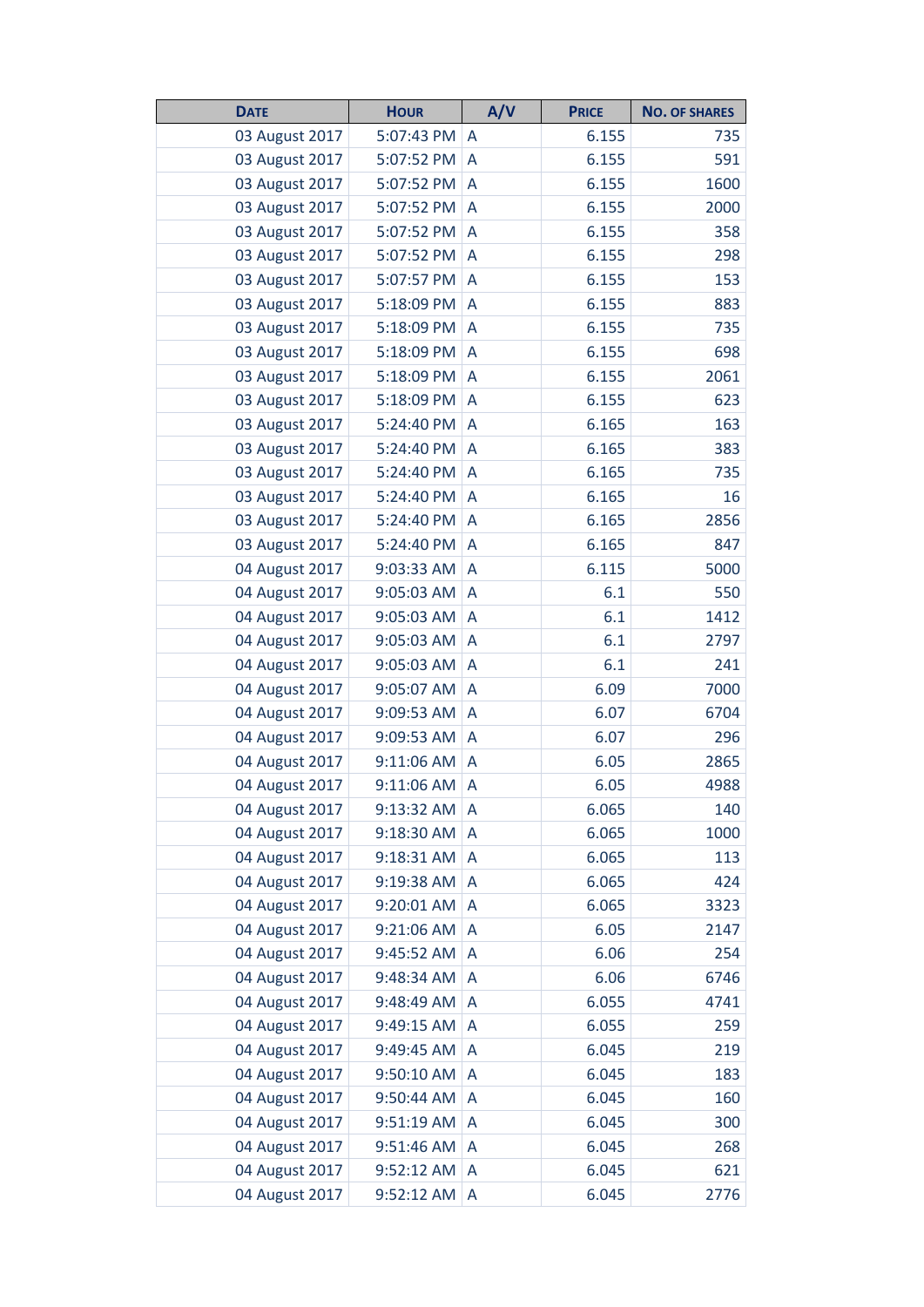| <b>DATE</b>    | <b>HOUR</b> | A/V | <b>PRICE</b> | <b>NO. OF SHARES</b> |
|----------------|-------------|-----|--------------|----------------------|
| 04 August 2017 | 9:52:12 AM  | A   | 6.045        | 269                  |
| 04 August 2017 | 9:52:12 AM  | A   | 6.045        | 83                   |
| 04 August 2017 | 9:52:12 AM  | A   | 6.045        | 600                  |
| 04 August 2017 | 9:52:12 AM  | A   | 6.045        | 600                  |
| 04 August 2017 | 9:52:12 AM  | A   | 6.045        | 1921                 |
| 04 August 2017 | 10:00:07 AM | A   | 6.01         | 7000                 |
| 04 August 2017 | 10:01:34 AM | A   | 5.98         | 4410                 |
| 04 August 2017 | 10:01:34 AM | A   | 5.98         | 1289                 |
| 04 August 2017 | 10:01:35 AM | A   | 5.98         | 840                  |
| 04 August 2017 | 10:01:35 AM | A   | 5.98         | 461                  |
| 04 August 2017 | 10:16:23 AM | A   | 6.01         | 8000                 |
| 04 August 2017 | 10:17:02 AM | A   | 6.005        | 7000                 |
| 04 August 2017 | 10:43:34 AM | A   | 6.005        | 7000                 |
| 04 August 2017 | 10:58:16 AM | A   | 6            | 131                  |
| 04 August 2017 | 10:58:39 AM | A   | 6            | 4869                 |
| 04 August 2017 | 11:28:52 AM | A   | 6.02         | 2153                 |
| 04 August 2017 | 11:29:01 AM | A   | 6.02         | 144                  |
| 04 August 2017 | 11:29:27 AM | A   | 6.02         | 156                  |
| 04 August 2017 | 11:29:55 AM | A   | 6.02         | 235                  |
| 04 August 2017 | 11:30:22 AM | A   | 6.02         | 168                  |
| 04 August 2017 | 11:30:56 AM | A   | 6.02         | 181                  |
| 04 August 2017 | 11:38:14 AM | A   | 6.04         | 1984                 |
| 04 August 2017 | 11:38:14 AM | A   | 6.04         | 700                  |
| 04 August 2017 | 11:38:14 AM | A   | 6.04         | 1022                 |
| 04 August 2017 | 11:38:14 AM | A   | 6.04         | 1705                 |
| 04 August 2017 | 11:38:14 AM | A   | 6.04         | 1600                 |
| 04 August 2017 | 11:38:14 AM | A   | 6.04         | 989                  |
| 04 August 2017 | 11:38:24 AM | A   | 6.04         | 4472                 |
| 04 August 2017 | 11:38:24 AM | A   | 6.04         | 528                  |
| 04 August 2017 | 11:38:46 AM | A   | 6.04         | 235                  |
| 04 August 2017 | 11:39:19 AM | A   | 6.04         | 106                  |
| 04 August 2017 | 11:39:54 AM | A   | 6.04         | 130                  |
| 04 August 2017 | 11:40:01 AM | A   | 6.04         | 544                  |
| 04 August 2017 | 11:40:14 AM | A   | 6.04         | 270                  |
| 04 August 2017 | 11:40:25 AM | A   | 6.04         | 285                  |
| 04 August 2017 | 11:40:50 AM | A   | 6.04         | 149                  |
| 04 August 2017 | 11:41:21 AM | A   | 6.04         | 223                  |
| 04 August 2017 | 11:41:56 AM | A   | 6.04         | 168                  |
| 04 August 2017 | 11:42:29 AM | A   | 6.04         | 237                  |
| 04 August 2017 | 11:42:59 AM | A   | 6.04         | 248                  |
| 04 August 2017 | 11:43:09 AM | A   | 6.04         | 5405                 |
| 04 August 2017 | 11:59:02 AM | A   | 6.05         | 1553                 |
| 04 August 2017 | 11:59:02 AM | A   | 6.05         | 400                  |
| 04 August 2017 | 11:59:02 AM | A   | 6.05         | 5000                 |
| 04 August 2017 | 11:59:02 AM | A   | 6.05         | 555                  |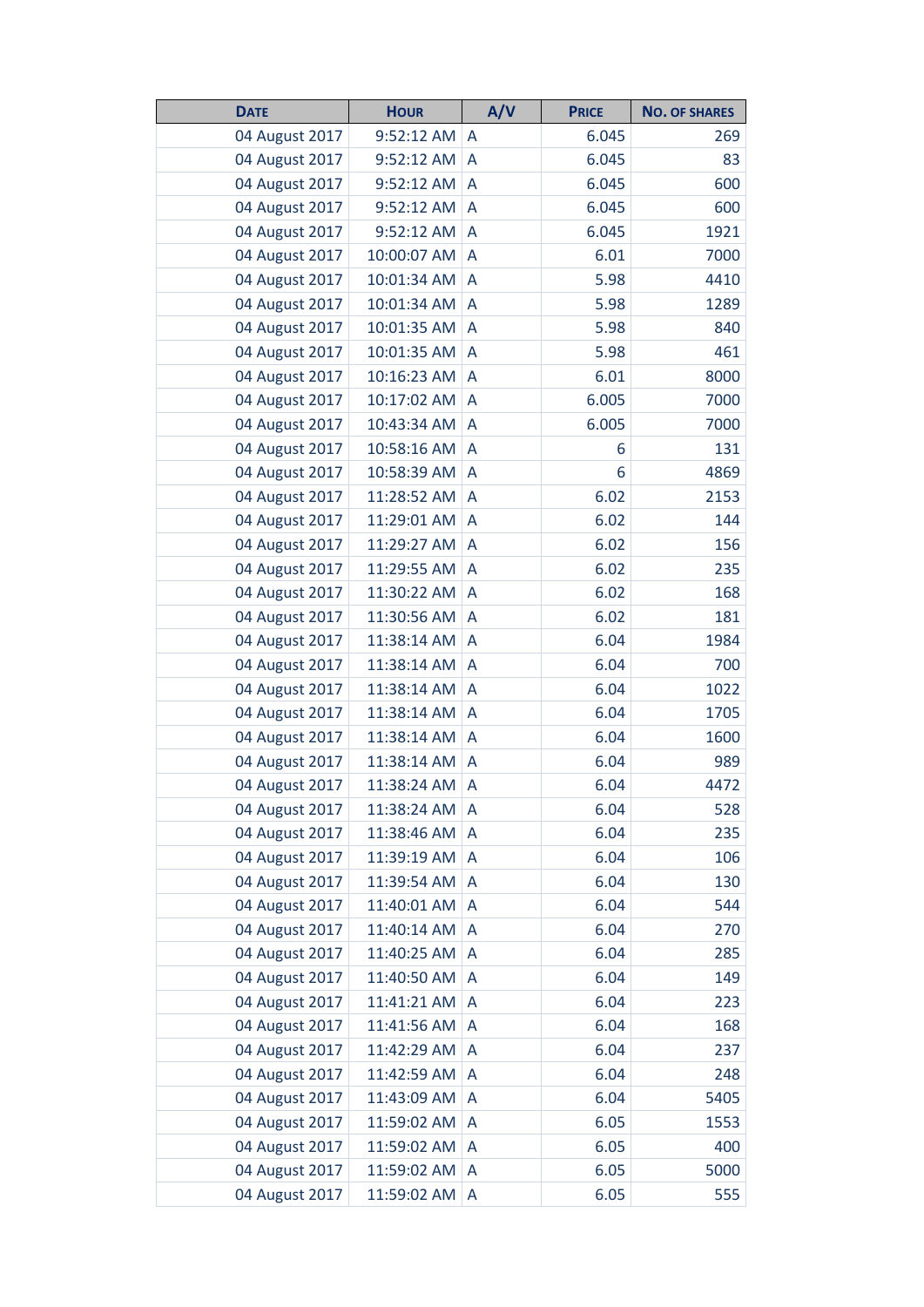| <b>DATE</b>    | <b>HOUR</b> | A/V            | <b>PRICE</b> | <b>NO. OF SHARES</b> |
|----------------|-------------|----------------|--------------|----------------------|
| 04 August 2017 | 11:59:02 AM | A              | 6.05         | 1976                 |
| 04 August 2017 | 11:59:02 AM | A              | 6.05         | 16                   |
| 04 August 2017 | 12:29:29 PM | A              | 6.03         | 3839                 |
| 04 August 2017 | 12:29:29 PM | A              | 6.03         | 2161                 |
| 04 August 2017 | 12:30:27 PM | A              | 6.02         | 250                  |
| 04 August 2017 | 12:30:56 PM | A              | 6.02         | 167                  |
| 04 August 2017 | 12:31:08 PM | A              | 6.02         | 4000                 |
| 04 August 2017 | 12:31:31 PM | A              | 6.02         | 214                  |
| 04 August 2017 | 12:31:56 PM | A              | 6.02         | 286                  |
| 04 August 2017 | 12:32:14 PM | A              | 6.02         | 46                   |
| 04 August 2017 | 12:32:31 PM | A              | 6.015        | 161                  |
| 04 August 2017 | 12:32:59 PM | A              | 6.015        | 176                  |
| 04 August 2017 | 12:33:28 PM | A              | 6.015        | 199                  |
| 04 August 2017 | 12:33:53 PM | A              | 6.015        | 288                  |
| 04 August 2017 | 12:34:18 PM | A              | 6.015        | 145                  |
| 04 August 2017 | 12:34:35 PM | A              | 6.015        | 2544                 |
| 04 August 2017 | 12:34:46 PM | A              | 6.015        | 165                  |
| 04 August 2017 | 12:35:11 PM | A              | 6.015        | 223                  |
| 04 August 2017 | 12:35:41 PM | A              | 6.015        | 186                  |
| 04 August 2017 | 12:36:07 PM | A              | 6.015        | 165                  |
| 04 August 2017 | 12:36:38 PM | A              | 6.015        | 130                  |
| 04 August 2017 | 12:37:05 PM | A              | 6.015        | 256                  |
| 04 August 2017 | 12:37:36 PM | A              | 6.015        | 194                  |
| 04 August 2017 | 12:38:02 PM | A              | 6.015        | 177                  |
| 04 August 2017 | 12:38:27 PM | A              | 6.015        | 92                   |
| 04 August 2017 | 12:38:57 PM | A              | 6.015        | 163                  |
| 04 August 2017 | 12:39:32 PM | A              | 6.015        | 302                  |
| 04 August 2017 | 12:44:52 PM | A              | 6.015        | 1434                 |
| 04 August 2017 | 1:08:37 PM  | A              | 6.01         | 134                  |
| 04 August 2017 | 1:09:09 PM  | A              | 6.01         | 137                  |
| 04 August 2017 | 1:09:43 PM  | A              | 6.01         | 118                  |
| 04 August 2017 | 1:10:10 PM  | A              | 6.01         | 244                  |
| 04 August 2017 | 1:10:37 PM  | A              | 6.01         | 106                  |
| 04 August 2017 | 1:11:03 PM  | A              | 6.01         | 6261                 |
| 04 August 2017 | 1:11:04 PM  | A              | 6.005        | 240                  |
| 04 August 2017 | 1:11:16 PM  | A              | 6.005        | 4760                 |
| 04 August 2017 | 1:24:11 PM  | $\overline{A}$ | 5.99         | 1000                 |
| 04 August 2017 | 1:24:11 PM  | A              | 5.99         | 1253                 |
| 04 August 2017 | 1:24:11 PM  | A              | 5.99         | 1000                 |
| 04 August 2017 | 1:24:11 PM  | A              | 5.99         | 291                  |
| 04 August 2017 | 1:24:11 PM  | A              | 5.99         | 3360                 |
| 04 August 2017 | 1:24:11 PM  | A              | 5.99         | 96                   |
| 04 August 2017 | 1:37:03 PM  | A              | 5.98         | 485                  |
| 04 August 2017 | 1:37:03 PM  | A              | 5.98         | 7515                 |
| 04 August 2017 | 2:25:32 PM  | A              | 6.035        | 364                  |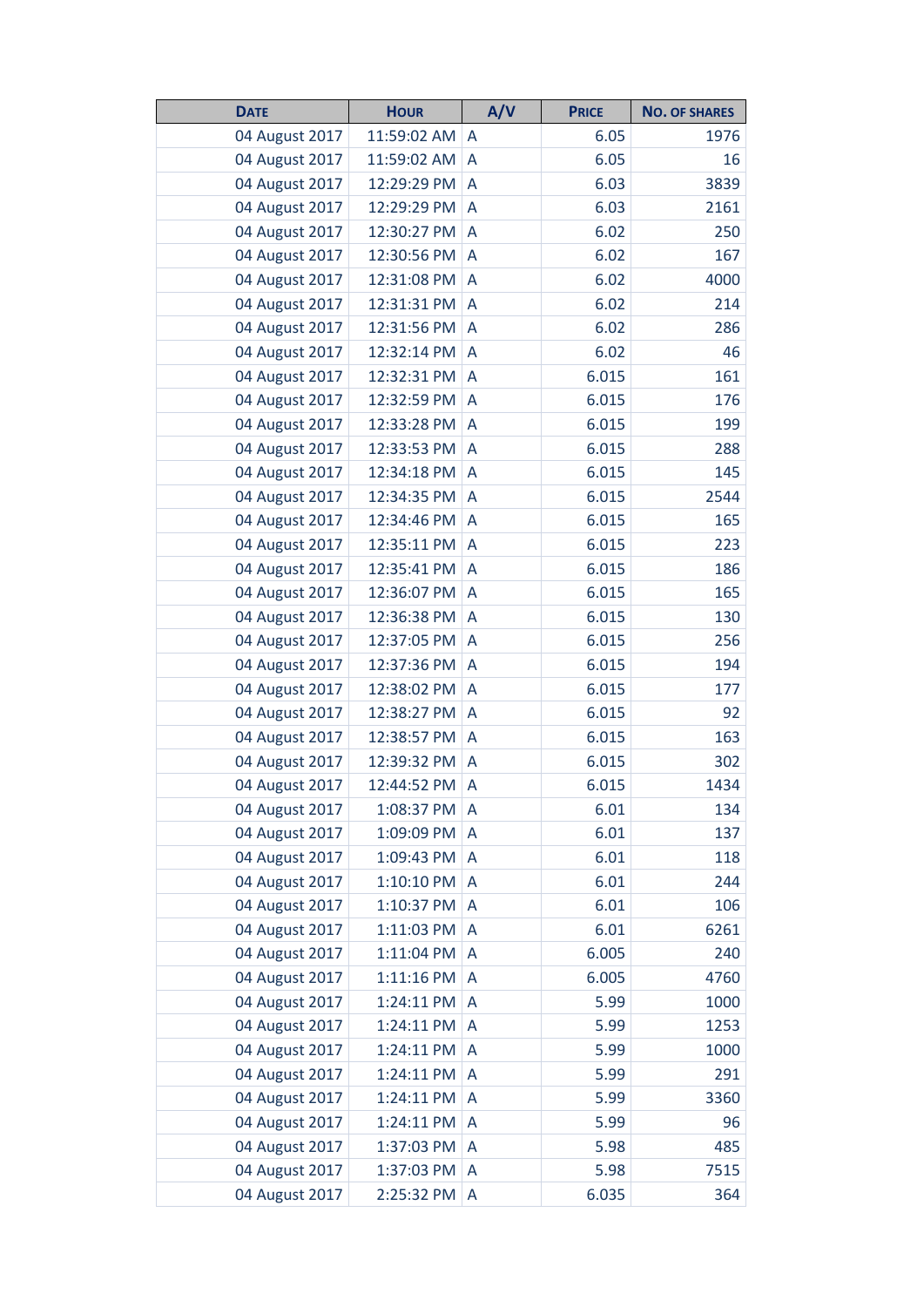| <b>DATE</b>    | <b>HOUR</b> | A/V            | <b>PRICE</b> | <b>NO. OF SHARES</b> |
|----------------|-------------|----------------|--------------|----------------------|
| 04 August 2017 | 2:25:32 PM  | A              | 6.035        | 364                  |
| 04 August 2017 | 2:25:32 PM  | A              | 6.035        | 510                  |
| 04 August 2017 | 2:25:32 PM  | A              | 6.035        | 1058                 |
| 04 August 2017 | 2:25:32 PM  | A              | 6.035        | 529                  |
| 04 August 2017 | 2:25:32 PM  | A              | 6.035        | 1330                 |
| 04 August 2017 | 2:25:38 PM  | A              | 6.035        | 181                  |
| 04 August 2017 | 2:26:05 PM  | A              | 6.035        | 116                  |
| 04 August 2017 | 2:26:38 PM  | $\overline{A}$ | 6.035        | 107                  |
| 04 August 2017 | 2:27:06 PM  | A              | 6.035        | 126                  |
| 04 August 2017 | 2:27:33 PM  | A              | 6.035        | 103                  |
| 04 August 2017 | 2:28:05 PM  | A              | 6.035        | 111                  |
| 04 August 2017 | 2:28:38 PM  | A              | 6.035        | 229                  |
| 04 August 2017 | 2:29:09 PM  | A              | 6.035        | 245                  |
| 04 August 2017 | 2:37:33 PM  | A              | 6.055        | 8000                 |
| 04 August 2017 | 2:41:29 PM  | A              | 6.035        | 108                  |
| 04 August 2017 | 2:41:54 PM  | A              | 6.035        | 190                  |
| 04 August 2017 | 2:42:05 PM  | A              | 6.035        | 829                  |
| 04 August 2017 | 3:10:03 PM  | A              | 6.045        | 66                   |
| 04 August 2017 | 3:10:37 PM  | A              | 6.045        | 130                  |
| 04 August 2017 | 3:10:40 PM  | A              | 6.045        | 6700                 |
| 04 August 2017 | 3:11:03 PM  | A              | 6.045        | 104                  |
| 04 August 2017 | 3:42:42 PM  | A              | 6.06         | 447                  |
| 04 August 2017 | 3:42:42 PM  | A              | 6.06         | 5028                 |
| 04 August 2017 | 3:42:42 PM  | A              | 6.06         | 745                  |
| 04 August 2017 | 3:42:42 PM  | A              | 6.06         | 600                  |
| 04 August 2017 | 3:42:42 PM  | A              | 6.06         | 78                   |
| 04 August 2017 | 3:42:42 PM  | A              | 6.06         | 202                  |
| 04 August 2017 | 3:42:42 PM  | A              | 6.06         | 900                  |
| 04 August 2017 | 3:55:40 PM  | A              | 6.06         | 110                  |
| 04 August 2017 | 3:55:40 PM  | A              | 6.06         | 500                  |
| 04 August 2017 | 3:55:40 PM  | A              | 6.06         | 1492                 |
| 04 August 2017 | 3:55:40 PM  | $\overline{A}$ | 6.06         | 59                   |
| 04 August 2017 | 3:55:40 PM  | A              | 6.06         | 500                  |
| 04 August 2017 | 3:55:40 PM  | A              | 6.06         | 960                  |
| 04 August 2017 | 3:55:40 PM  | $\overline{A}$ | 6.06         | 960                  |
| 04 August 2017 | 3:55:40 PM  | A              | 6.06         | 1000                 |
| 04 August 2017 | 3:55:40 PM  | A              | 6.06         | 2419                 |
| 04 August 2017 | 4:01:18 PM  | $\overline{A}$ | 6.07         | 9000                 |
| 04 August 2017 | 4:20:27 PM  | A              | 6.08         | 810                  |
| 04 August 2017 | 4:20:45 PM  | A              | 6.08         | 216                  |
| 04 August 2017 | 4:21:24 PM  | A              | 6.08         | 3974                 |
| 04 August 2017 | 4:26:12 PM  | A              | 6.09         | 745                  |
| 04 August 2017 | 4:26:12 PM  | A              | 6.09         | 1000                 |
| 04 August 2017 | 4:26:12 PM  | A              | 6.09         | 1300                 |
| 04 August 2017 | 4:26:12 PM  | $\overline{A}$ | 6.09         | 2185                 |